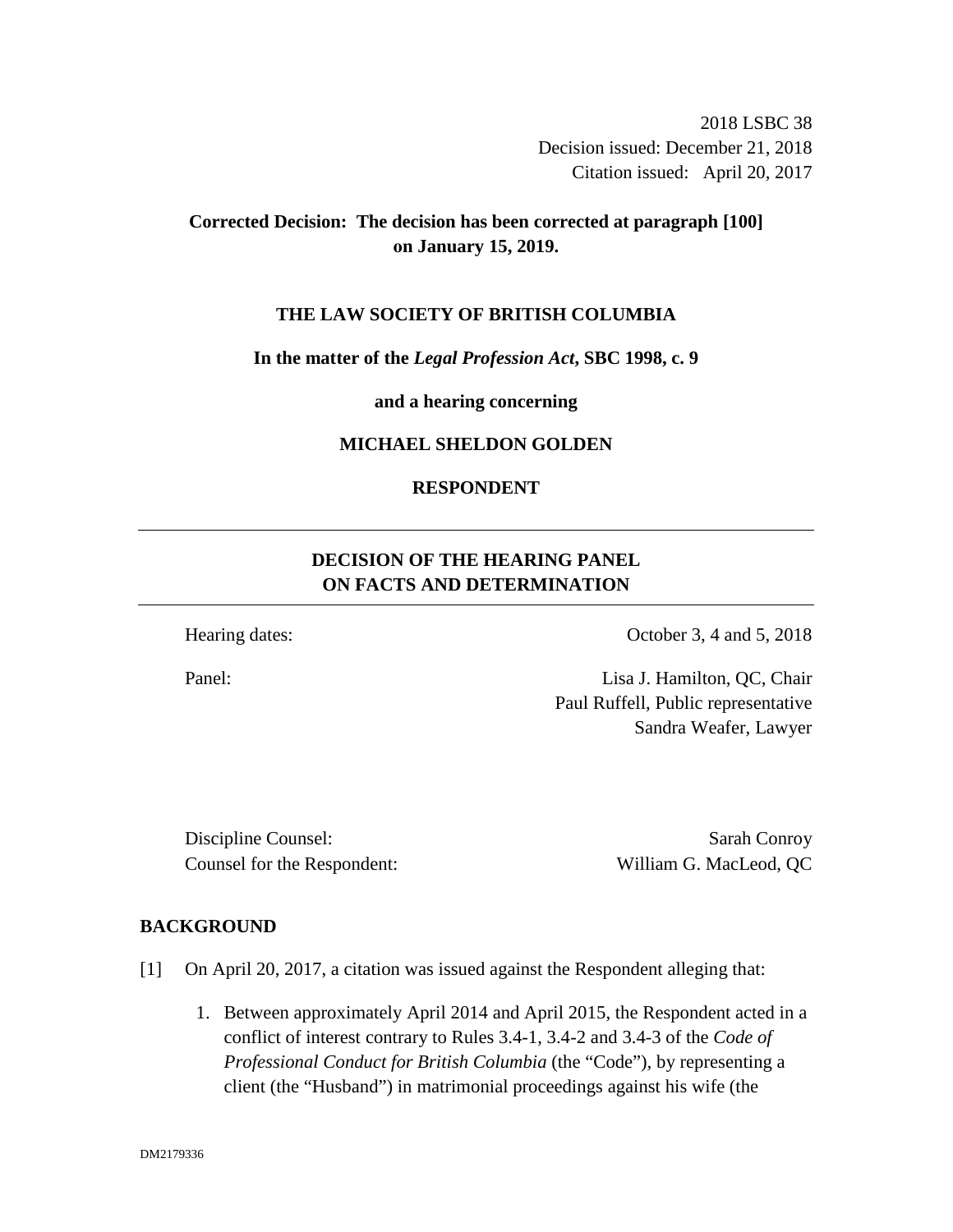"Wife"), in which the Husband was claiming an interest in real property owned by the Wife, while also:

- (a) preparing a promissory note in favour of TN to secure a debt owed to TN by the Wife and preparing a power of attorney given by the Wife to TN for purposes of selling the real property owned by the Wife, when he knew or ought to have known that the intention of TN and the Wife was that the debt would be repaid from the sale of the real property; and
- (b) representing the Wife in the sale of the real property, pursuant to the power of attorney given to TN, but taking instructions from the Husband regarding the distribution of the sale proceeds.
- 2. Between approximately April 2014 until April 2015, the Respondent acted in a conflict of interest contrary to Rules 3.4-1, 3.4-2 and 3.4-3 of the Code, by representing TN in connection with the preparation of a promissory note in favour of TN to secure a debt owed to TN by the Wife while also representing the Wife in the sale of real property owned by the Wife that he knew was the subject of a claim by the Husband when he knew or ought to have known their interests were or may have been adverse.
- 3. Between approximately April 2014 until April 2015, when the Respondent represented TN regarding the preparation of a power of attorney and a promissory note in favour of TN to secure a debt owed to TN by the Wife, he failed to advise TN about the sufficiency of the promissory note and the power of attorney to secure the debt owed to her, contrary to Rules 3.1-2 and 3.2-1 of the Code.
- 4. In or around April 2014, when the Respondent met with the Wife and prepared a promissory note and power of attorney on her behalf, the Respondent failed to do one or more of the following, contrary to Rule 7.2-9 of the Code:
	- (a) urge the Wife to obtain independent legal representation regarding the promissory note and power of attorney;
	- (b) take care to ensure the Wife was not under the impression that her interests would be protected by him; and
	- (c) make it clear to the Wife that he was acting in the interests of the Husband.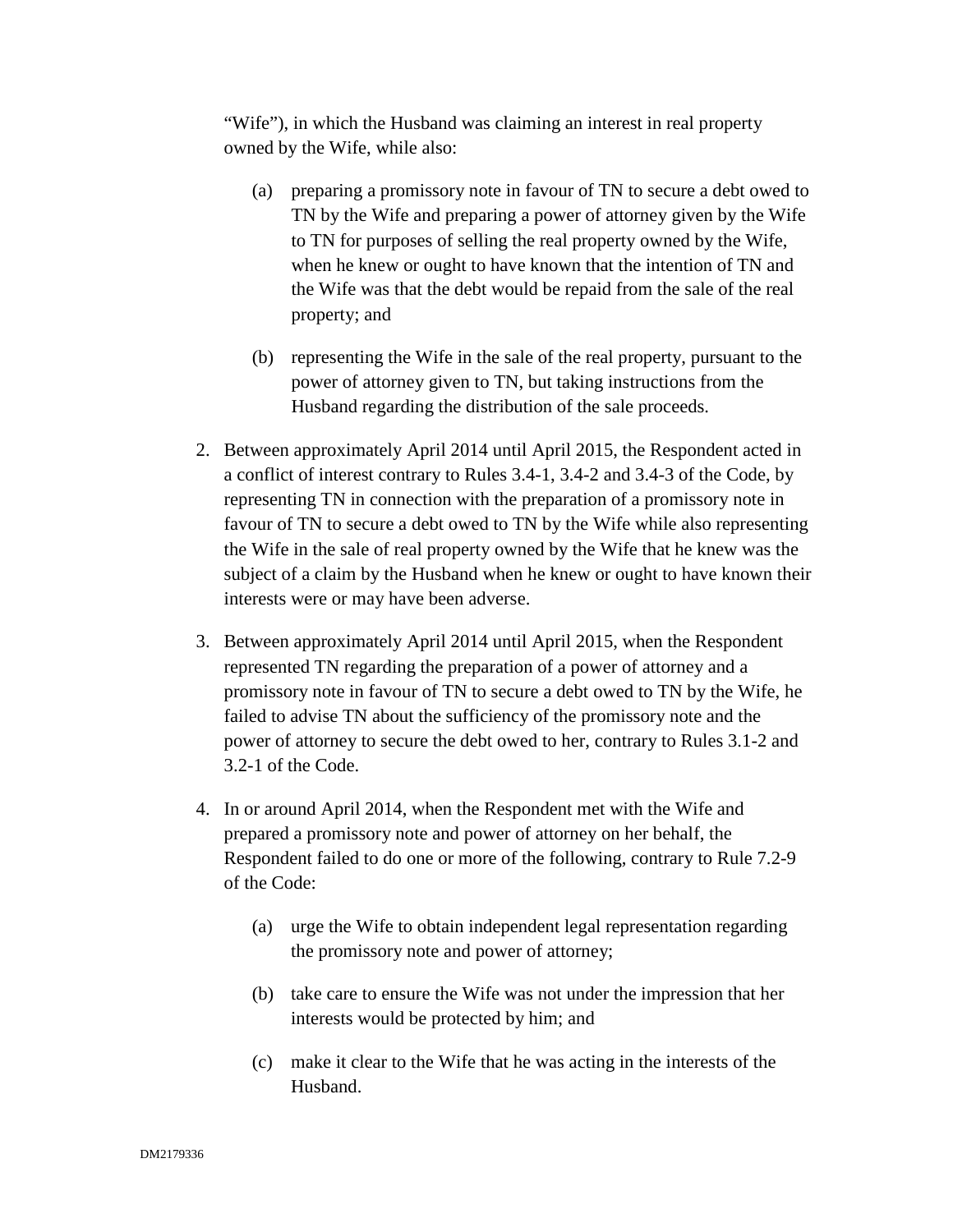- 5. On or about April 9, 2015, the Respondent improperly withdrew \$20,000 of the proceeds of sale of real property held in trust on behalf of the Wife and disbursed those funds to QP without the Wife's authorization or consent, contrary to Rule 3-56(1) of the Law Society Rules then in force (now Rule 3- 64(1)).
- 6. In or around April 2015, the Respondent prepared a Release for TN to sign that was intended to settle a debt owed to her pursuant to a promissory note signed by the Wife for less than the amount reflected on the promissory note and included wording that improperly purported to, upon payment to the Wife of the lesser amount, release any potential claims against Michael Golden Law Corporation, contrary to Rule 2.2-1 of the Code.
- [2] The conduct alleged in each paragraph was stated to constitute professional misconduct, or a breach of the Act or rules pursuant to s. 38(4) of the *Legal Profession Act*.
- [3] Section 38(4) of the *Legal Profession Act* states that after a hearing, a panel must do one of the following:
	- (a) dismiss the citation;
	- (b) determine that the respondent has committed one or more the following:
		- (i) professional misconduct;
		- (ii) conduct unbecoming the profession;
		- (iii) a breach of this Act or the rules;
		- (iv) incompetent performance of duties undertaken in the capacity of a lawyer;
		- (v) if the respondent is an individual who is not a member of the society, conduct that would, if the respondent were a member, constitute professional misconduct, conduct unbecoming the profession or a breach of this Act or the rules.
- [4] The evidence at the hearing consisted of the admissions contained in a Response to Notice to Admit as well as the oral testimony of each of TN, the Respondent and the Respondent's paralegal, RL.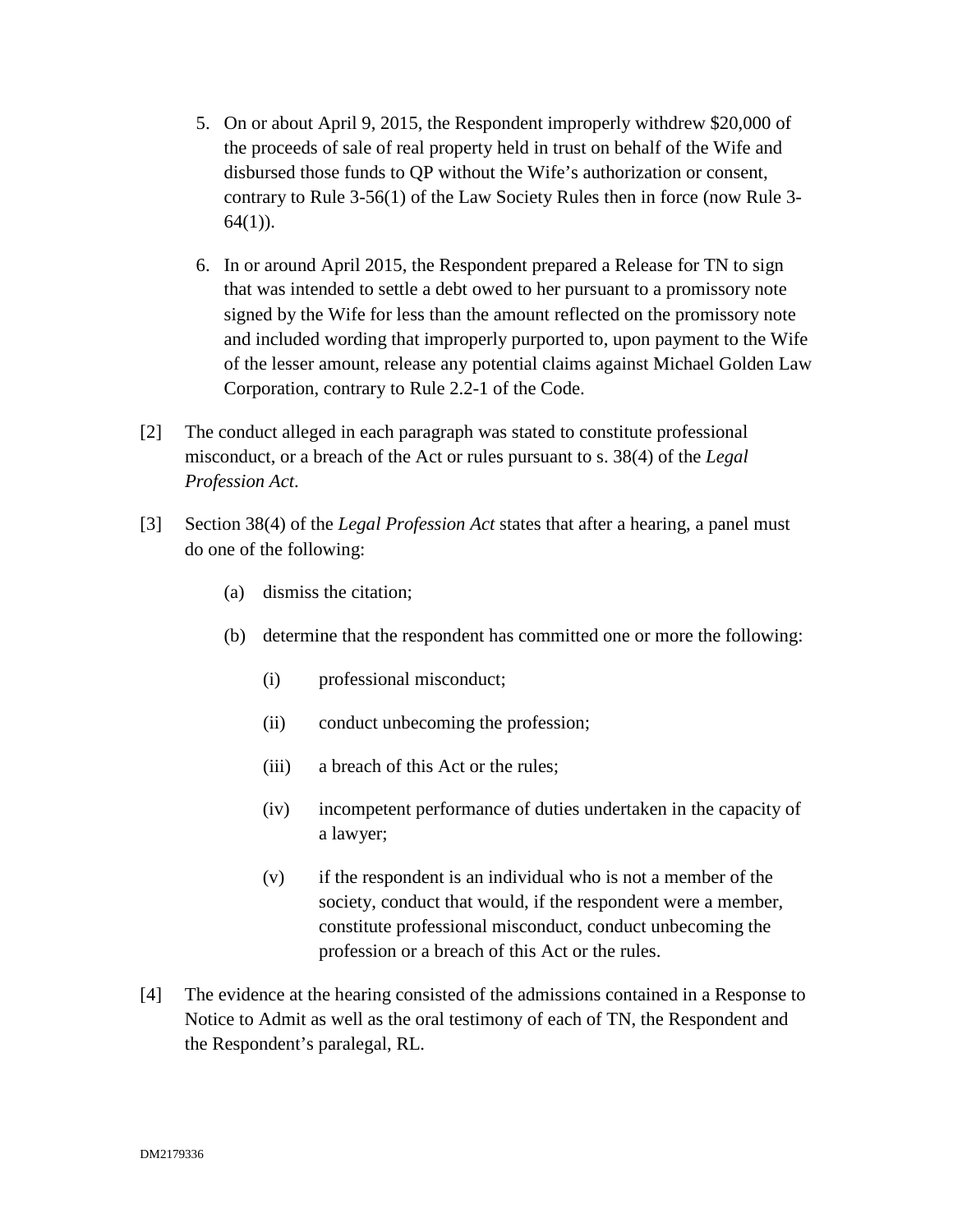- [5] In 2013, the Respondent commenced representing the Husband in relation to family law matters. The Husband and the Wife had previously been married, then divorced. They had subsequently reconciled but were again experiencing difficulties in their relationship. Shortly after being retained by the Husband, the Respondent filed a *Land (Spouse Protection) Act* charge against title to the family residence, a property registered solely in the Wife's name, which had been purchased by the Wife after the parties' previous divorce (the "Property").
- [6] In February 2014, the Respondent commenced a Supreme Court Family Law Proceeding on behalf of the Husband against the Wife seeking property division, including an equal division of the Property. Simultaneously with commencing the action, the Respondent filed a Certificate of Pending Litigation ("CPL") against the Property on behalf of the Husband. The Respondent then attempted to have the Wife personally served but was unsuccessful.
- [7] On April 2, 2014, the Wife happened to attend the Respondent's offices with her friend TN. The Respondent had represented TN in relation to several matters over the years. On that day, TN and the Wife attended the Respondent's office in order for the Respondent to prepare documents to evidence an arrangement they had reached relating to debts. The Respondent's staff prepared a promissory note and a power of attorney under the Respondent's supervision for the Respondent's review. The Respondent reviewed these documents on April 2, 2014 in his office before meeting with the two women who were waiting for the Respondent in his boardroom.
- [8] The promissory note indicated that the Wife owed TN \$200,000 and that the Wife would repay \$200,000 on the sale of the Property, provided that the Property was sold for at least \$480,000. The power of attorney prepared at the same time as the promissory note gave TN authority to sell the Property on behalf of the Wife.
- [9] Both TN and the Wife speak Vietnamese as their first language and speak only limited English. The Respondent does not speak Vietnamese but had a staff member, DM, attend the boardroom to interpret. The Respondent witnessed both women's signatures on the power of attorney and witnessed the Wife's signature on the promissory note on April 2, 2014. The conversations that took place between the Respondent and the Wife and TN took place through the interpreter due to the language barrier.
- [10] At the same April 2, 2014 meeting, the Respondent instructed DM to serve the Wife with the Husband's Notice of Family Claim. The Respondent testified that he, through DM as interpreter, advised the Wife to retain independent counsel in relation to the Notice of Family Claim but not in relation to the promissory note or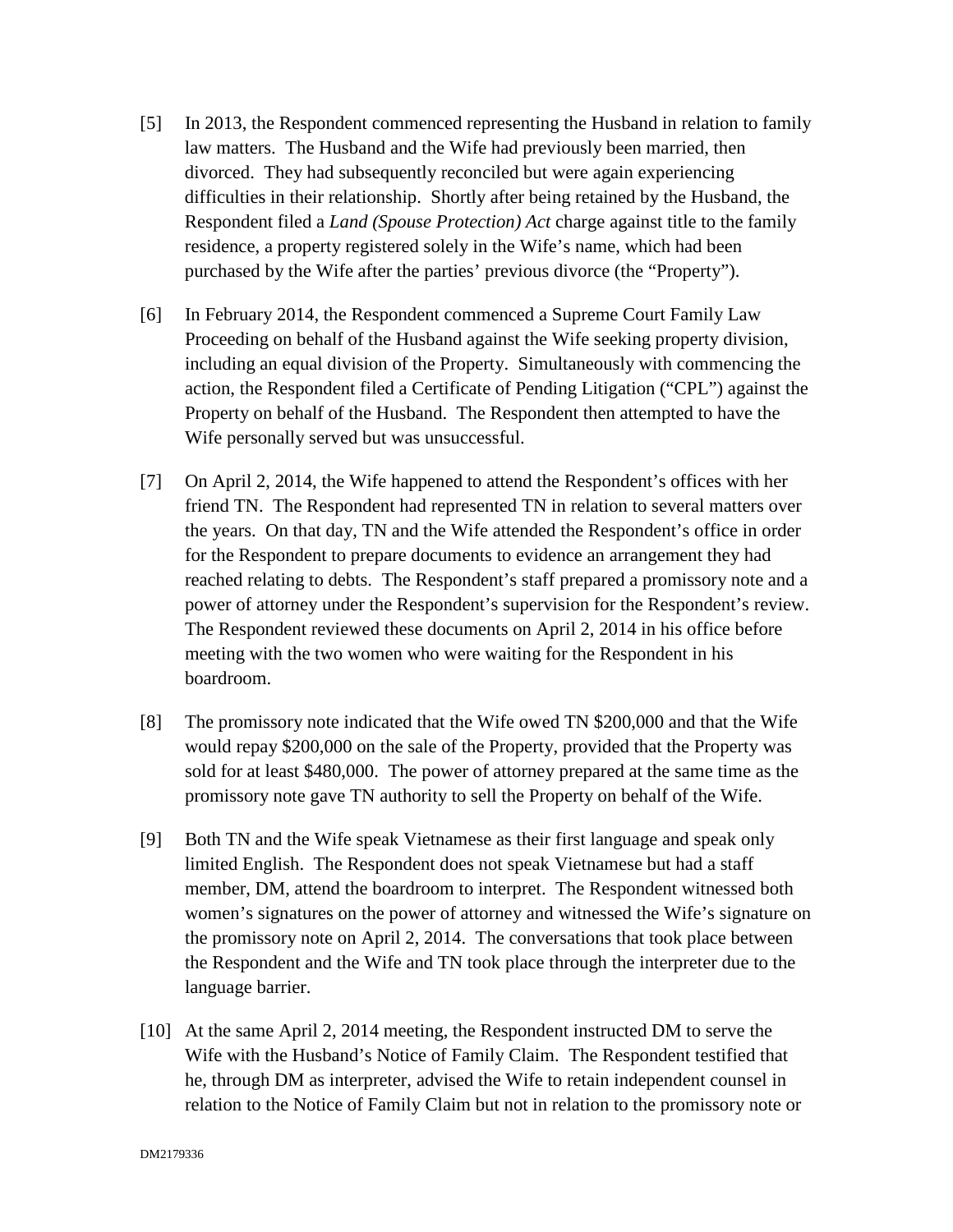the power of attorney. The Respondent testified that TN was present when the family law action was served on the Wife.

- [11] The Respondent also testified that he told TN she should not assume that the Wife was the only owner of the Property, as the Husband was making a claim to the Property. TN testified that she was never told by the Respondent that he acted for the Husband. She testified that she thought that the Respondent was her lawyer and was protecting her interests in relation to the repayment of the debts from the sale of the Property. The Respondent admits that he represented TN in relation to the preparation of the promissory note and power of attorney; however, he says that TN was aware, through DM and by being present when the family claim was served on the Wife, that the Respondent also represented the Husband. TN testified quite adamantly that she was not aware that the Respondent represented the Husband. TN testified that she would have retained a different lawyer had she known that the Respondent represented the Husband and his interests relating to the Property. DM did not testify at the hearing. He no longer works for the Respondent's firm. The Wife did not testify. The Wife relocated to Vietnam in or about May 2014.
- [12] The Respondent testified that he thought from the outset that the promissory note and the power of attorney did not actually represent a debt owed by the Wife to TN but appeared to him to be an assignment of the Wife's interest in the Property to TN. The Respondent maintains that he simply documented the deal reached by the Wife and TN as they requested, using a promissory note in debt and a power of attorney to facilitate the sale of the Property. The Respondent testified that he did not give the Wife nor TN any legal advice in relation to either document but simply drafted the documents. He indicated that DM would have explained in general terms what each document said and would have told both the Wife and TN that the power of attorney would allow TN to sell the Property. Again, these conversations would have occurred through an interpreter, DM, who did not testify. While there was evidence of notes made on the file by the Respondent's staff on other occasions, there were no notes by either the Respondent or DM of the April 2, 2014 meeting, at least none that were brought to our attention.
- [13] The Respondent indicated that he did not ask questions of the Wife or TN regarding the \$200,000 or any terms of the agreement that they had reached. He testified that he did not know what the deal related to at the time, nor does he fully understand the deal between the Wife and TN to this day.
- [14] TN testified that, after the April 2, 2014 meeting, relying on the promissory note and the power of attorney, she set about selling the Property for the Wife. TN also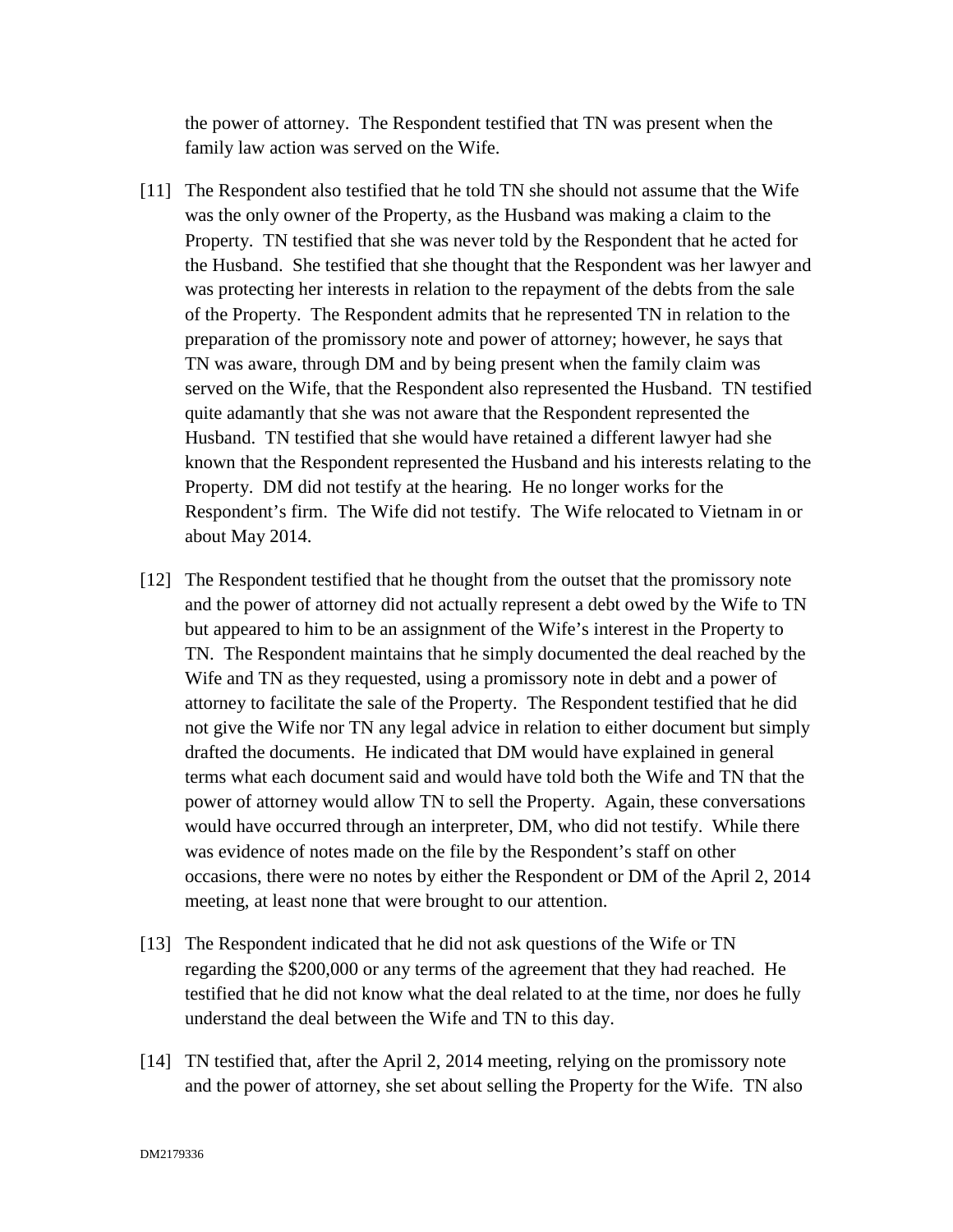made the monthly mortgage payments for the Wife (the mortgage was approximately \$300,000 against title), hired the realtor, did repairs, readied the house for sale and took all steps required to ensure the Property was sold. The Property sold in or about April 2015 for over \$500,000.

- [15] TN contacted the Respondent's office to handle the conveyance of the Property. He opened a file under the Wife's name. TN attended the Respondent's office on April 1, 2015 to sign as the Wife's power of attorney the Form A transfer, the GST certificate and the seller's statement of adjustments. The Respondent signed a solemn declaration for Land Title purposes dated April 7, 2015 declaring that he was the solicitor for the Wife.
- [16] The Respondent arranged for payment and discharge of the mortgage. After that and normal adjustments, he held approximately \$250,000 in trust in the Wife's file. However, despite: (1) his solemn declaration that the Wife was his client; and (2) the fact that the file was opened in the Wife's name as registered owner/transferor of the Property, the Respondent seemed reluctant to admit that the monies he held in his trust account were held on behalf of the Wife. During his evidence, the Panel asked the Respondent who he believed that he held the monies in trust for. At one point, he indicated that he thought he held the trust funds on behalf of the Husband and TN. Later, he indicated that he believed that he held the funds in trust for all three parties. We find that the Respondent was acting for the Wife on the conveyance and held such funds in trust for the Wife. However, the Respondent had also represented TN and was aware from the promissory note and power of attorney that TN had sold the Property for the Wife and expected to be repaid \$200,000 from the proceeds of sale in accordance with the promissory note.
- [17] We now turn to what happened to the proceeds. Although it is part of his normal practice, the Respondent testified that, in the case of the conveyance of the Property, no direction to pay was signed by the Wife or TN on behalf of the Wife. The Respondent's paralegal, LR, explained that, when TN came in to sign the conveyance documents on April 1, 2015, the bank had not yet provided a payout statement for the mortgage, so no direction was prepared.
- [18] Following the sale of the Property in early April 2015, the Respondent took his fees of \$1,200 from trust and then, on the instructions of his other client, the Husband, signed and released a cheque for \$20,000 to the Husband's girlfriend. The release of \$20,000 was done without the advance knowledge or consent from the Wife or the Wife's attorney, TN. The Husband, who was in jail at that time for previously assaulting the Wife, also instructed the Respondent to pay \$50,000 to the Husband's brother. The Respondent did not pay the brother \$50,000.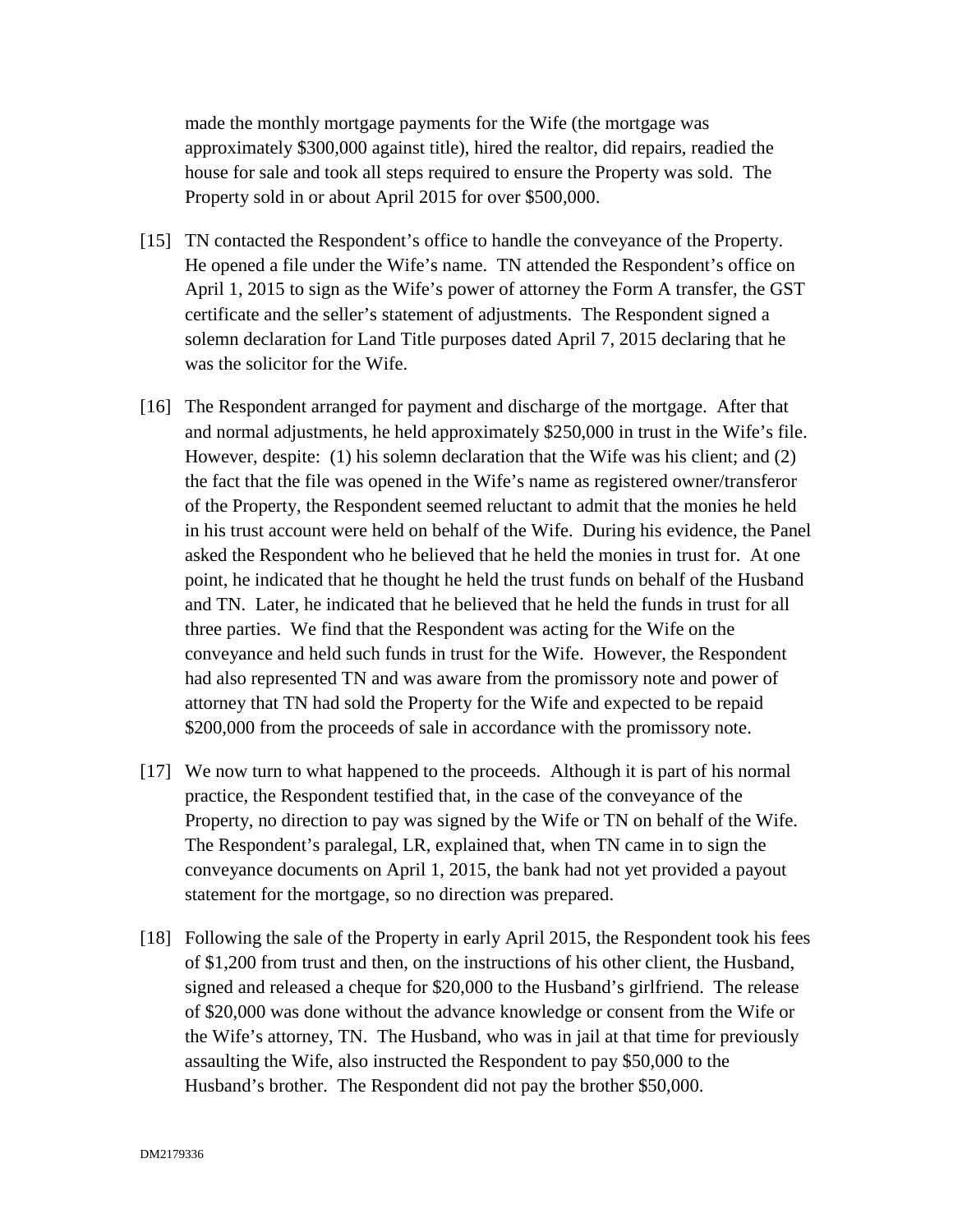- [19] In the meantime, TN contacted the Respondent's office to find out when she would receive her monies from the sale. LR, the paralegal, phoned TN at the Respondent's request and told her that she would receive less than \$200,000 and that she would need to sign a release in advance of receiving the monies. LR, who was called as part of the Respondent's case, testified that TN was very upset on the telephone that she would receive less than \$200,000.
- [20] The Respondent testified that TN came to the office and they had a brief meeting regarding the amount she would receive, namely, \$124,967.39 (not \$200,000). TN refused to accept that sum. The Respondent testified that he then told TN to get independent legal counsel. The Respondent had not told TN to retain independent counsel prior to this. The Respondent testified that he did not show TN the Release he had prepared, which released his law firm from any and all liabilities as it was clear TN would not accept the \$124,967.39 figure.
- [21] The Respondent continues to hold approximately \$229,000 in trust. To date, TN has still not received any monies from the sale of the Property. She testified that she believes her friend, the Wife is still going to take steps to help her get repaid from the trust monies.
- [22] The Wife has now hired a lawyer, who has filed a Response and Counterclaim in the family file brought by the Husband. In the Wife's Response to the Notice of Family Claim, she disagrees with the property claims made by the Husband, and in her Counterclaim, she claims a determination of her excluded property, equal division of family property and makes a civil claim against the Husband for damages for personal injuries caused by his assault. The Wife has also commenced a separate Supreme Court civil action against the Respondent for conversion in relation to the \$20,000 trust funds disbursed to the Husband's girlfriend. Both the family law claim and the civil claim have yet to conclude.

### **FACTS AND DETERMINATION**

[23] The Law Society has the burden of proof to establish on a balance of probabilities that the facts it alleges constitute professional misconduct: *Foo v. Law Society of BC*, 2017 BCCA 151 at para. 63.

#### **Allegations 1 and 2**

[24] With respect to Allegation 1, the Law Society alleges that the Respondent acted in a conflict by representing the Husband in a family law action by: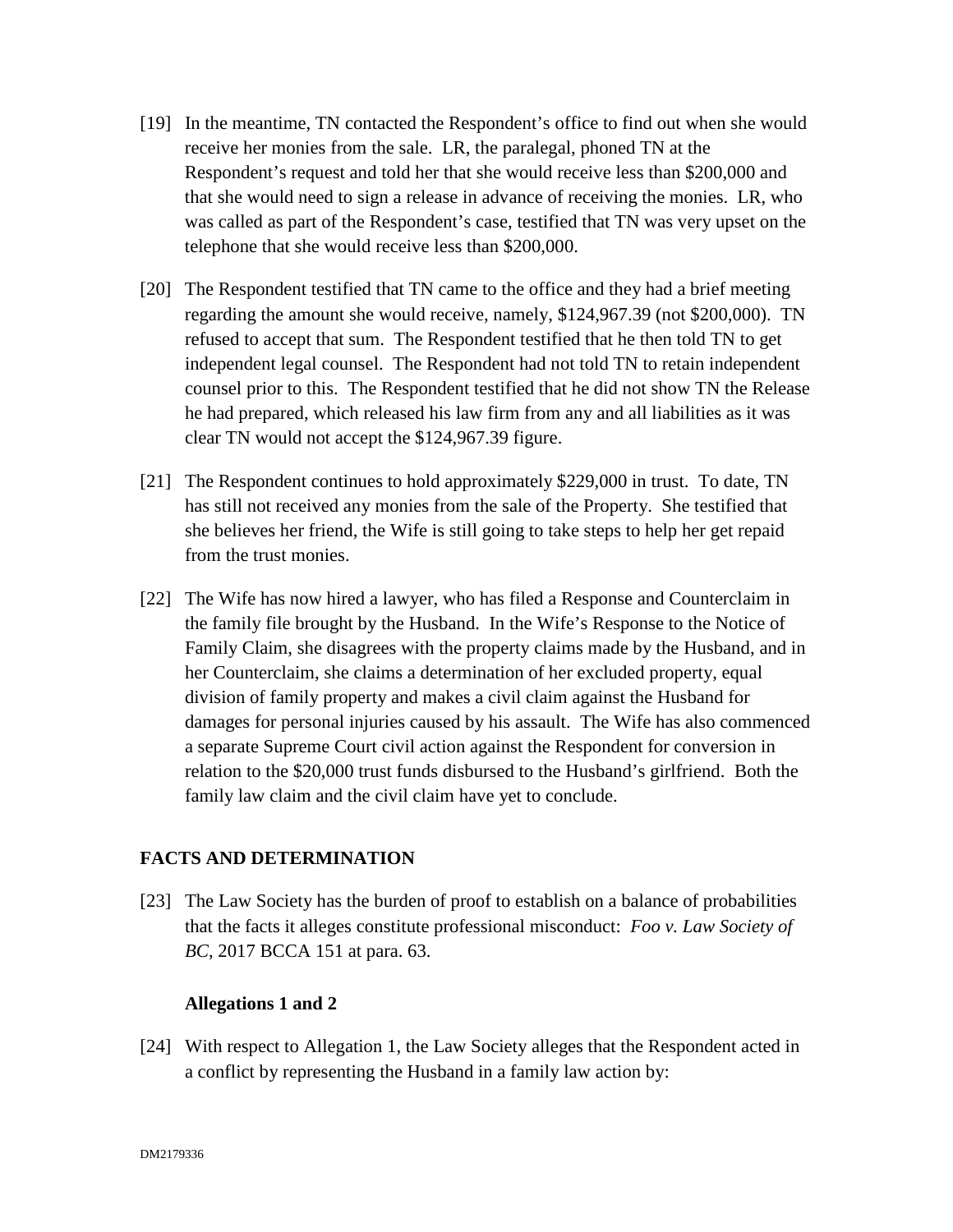- (a) preparing a promissory note in favour of TN to secure debt so owed by the Wife and preparing a power of attorney to permit TN to sell real property owned by the Wife while he knew (or ought to have known) that the monies were expected to be repaid by the sale proceeds;
- (b) representing the Wife in relation to the sale of the Property pursuant to the power of attorney given to TN while taking instructions from the Husband regarding distribution of the proceeds.
- [25] Allegation 2 is that the Respondent acted in a conflict of interest by representing TN in preparing a promissory note to secure a debt owed to her by the Wife while also representing the Wife in the sale of Property owned by the Wife but which he knew was the subject of a claim by the Husband.
- [26] The relevant Code provisions are 3.4-1, 3.4-2 and 3.4-3:

Rule 3.4-1 of the Code states that a lawyer must not act or continue to act for a client where there is a conflict of interest, except as permitted under this Code.

Rule 3.4-2 of the Code provides that a lawyer must not represent a client in a matter when there is a conflict of interest unless there is express or implied consent from all clients and the lawyer reasonably believes that he or she is able to represent each client without having a material adverse effect upon the representation of or loyalty to the other client and:

- (a) Express consent must be fully informed and voluntary after disclosure.
- (b) Consent may be inferred and need not be in writing where all of the following apply:
	- (i) the client is a government, financial institution, publicly traded or similarly substantial entity, or an entity with inhouse counsel;
	- (ii) the matters are unrelated;
	- (iii) the lawyer has no relevant confidential information from one client that might reasonably affect the other; and
	- (iv) the client has commonly consented to lawyers acting for and against it in unrelated matters.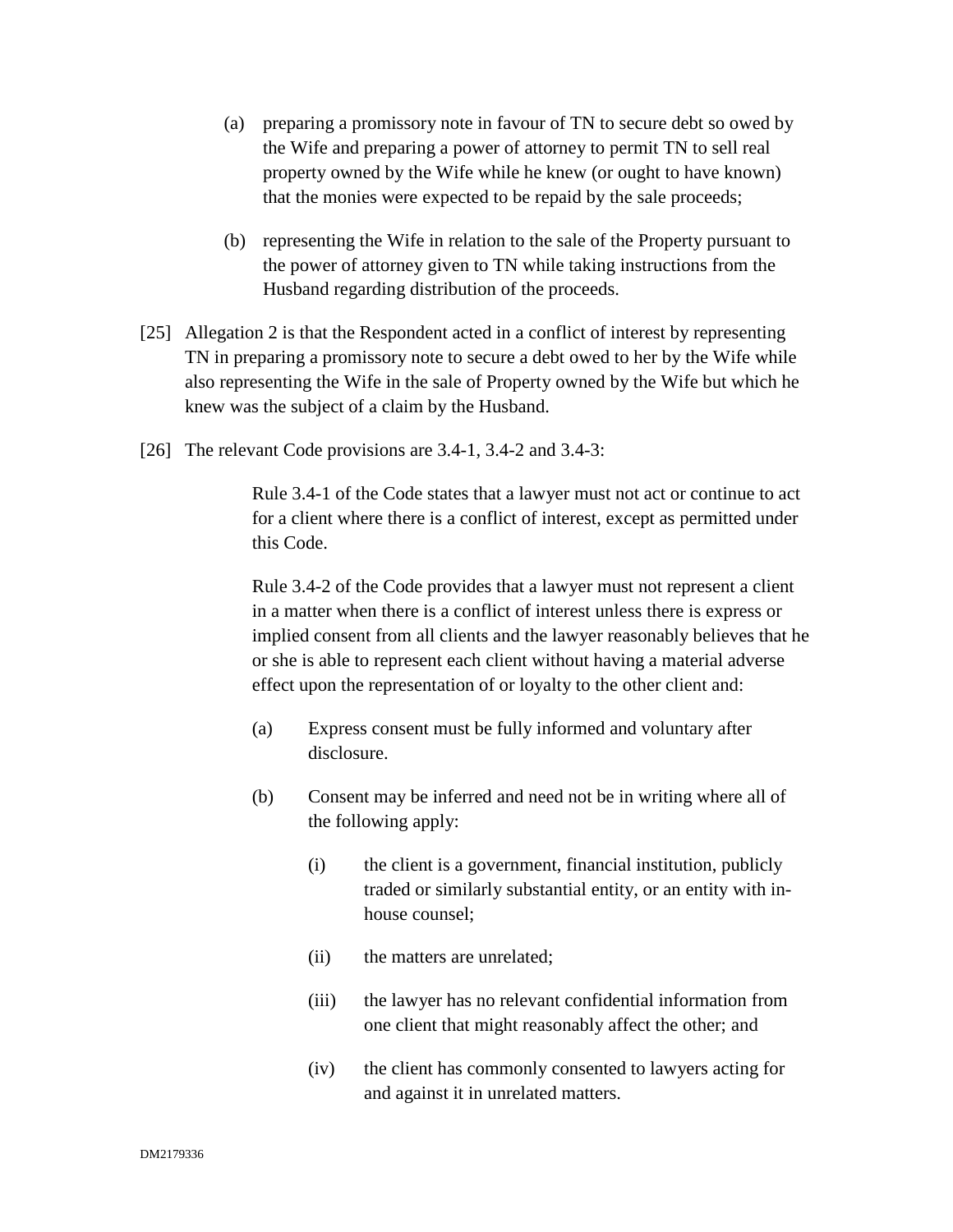Rule 3.4-3 of the Code provides that despite rule 3.4-2, a lawyer must not represent opposing parties in a dispute.

- [27] Commencing in 2013 and continuing beyond the sale of the Property, the Respondent was counsel for the Husband. From the outset, the Respondent was focused on protecting the Husband's interest in the Property. The Respondent was aware that the Property was in the Wife's name, hence the need to initially file a *Land (Spouse Protection) Act* lien and later a CPL against the title to protect the Respondent's interest in the Property.
- [28] We find, based on the evidence that, when TN and the Wife attended the Respondent's offices on April 2, 2014, the Respondent ought to have known that he was in a conflict of interest in providing any services to the Wife or TN that in any way related to the Property. The conflict arose on April 2, 2014. The Respondent should not have proceeded to prepare and witness the signatures on the promissory note and power of attorney. The Respondent ought to have sent both TN and the Wife for independent legal advice.
- [29] Instead, the Respondent proceeded to prepare a promissory note evidencing debt of \$200,000 owed by the Wife to TN as well as a power of attorney permitting TN to sell the Property on behalf of the Wife in order to realize payment of the \$200,000. The power of attorney prepared by the Respondent (or his staff but overseen by the Respondent) indicated that the Property would be sold for a minimum of \$480,000. At that meeting, the Respondent knew that the Husband was seeking a one-half interest in the Property. Had the Property sold for \$500,000, for example, once the mortgage of approximately \$300,000 (which would have been easily known from a title search and copy of the mortgage or making inquiries) was paid out, the net return would be about \$200,000. The Respondent knew that the Husband was seeking one-half of the equity, namely \$100,000 in that scenario. The Respondent also knew from the promissory note that TN was expecting to be paid \$200,000 from the sale of the Property. Already, the Husband's claim and TN's claim in that scenario totaled more than the available equity. The Respondent did not know at that time what the Wife's position was with respect to the Property. However, as a family law lawyer, he would have known that, under the *Family Law Act* ("FLA"), the Wife might claim that the Property was her excluded property or that, even if family property, the Wife might claim more than 50 per cent of the Property if she felt it was significantly unfair to divide the Property equally based on factors set out in the FLA. The bottom line was that the Respondent ought to have known that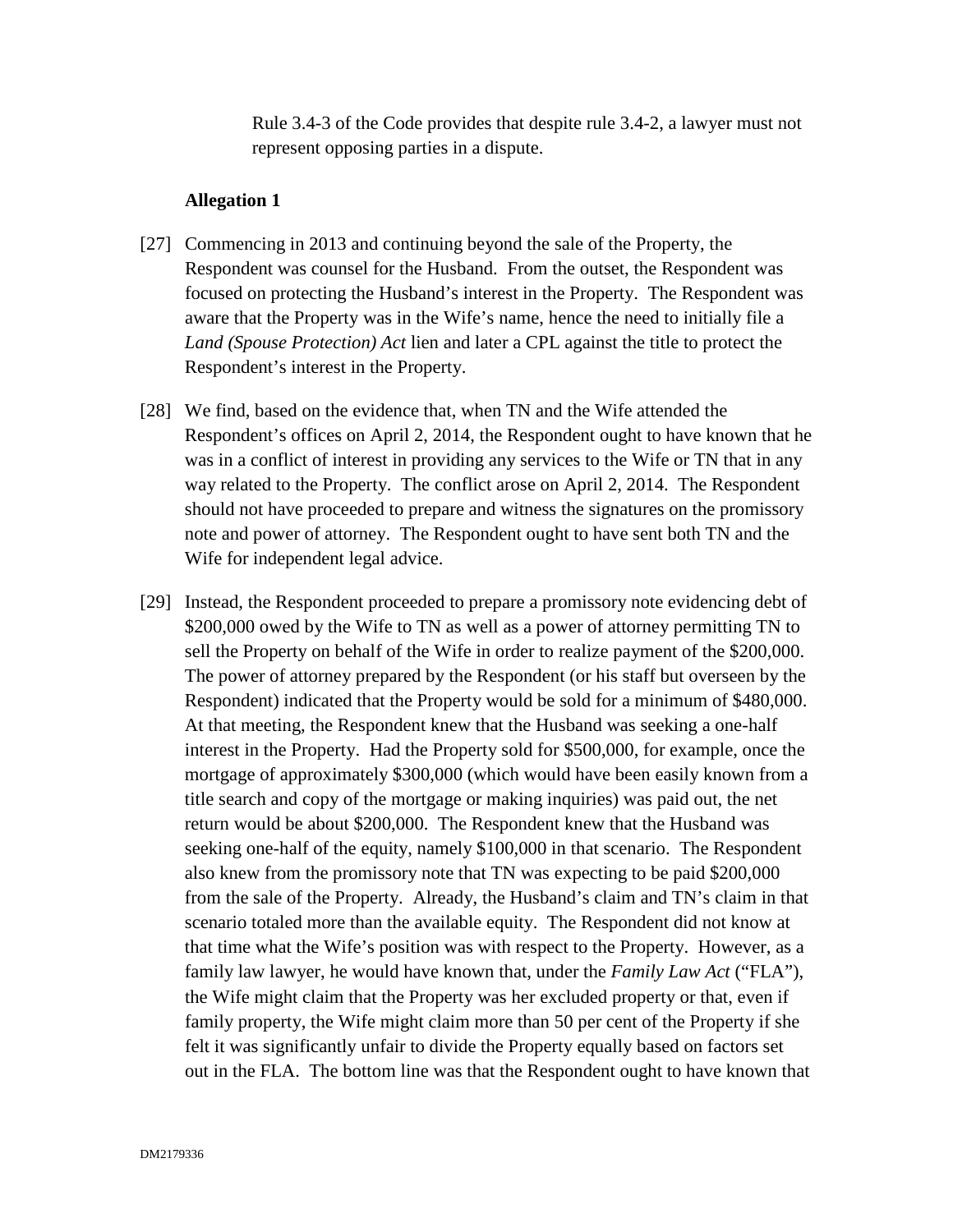each of the three people had different and competing claims to the same Property and that it may not be possible to satisfy all of them.

- [30] The Respondent did not forget that he acted for the Husband nor that he had commenced an action that related to the Property when he met with TN and the Wife on April 2, 2014. In fact, when he realized that he had the Wife in his offices, he used the opportunity to serve her with the FLA action. It was in the forefront of his mind that he was acting for the Husband when he met with the Wife and her friend.
- [31] Instead of sending TN and the Wife away to have someone else prepare and witness the promissory note and the power of attorney, the Respondent prepared both documents and witnessed both TN's and the Wife's signatures on the documents on April 2, 2014.
- [32] The Respondent's evidence was that TN was aware that he was acting for the Husband. He stated that his Vietnamese-speaking legal assistant, DM, would have informed TN on April 2, 2014 that the Husband had commenced an action and was claiming an interest in the Property. He also pointed to the fact that TN was in the room when the Wife was served with the family law action.
- [33] However, TN testified that she was unaware that the Respondent was counsel for the Husband until after the sale of the Property in 2015. She testified, as did the Respondent, that she had known the Respondent for many years and had retained him to do various things for her over the years. We find TN credible when she testified that she expected to be paid \$200,000 from the sale proceeds. She was adamant that she understood that the documents that the Respondent prepared on April 2, 2014 to protect her interests in this regard and that, had she known that the Respondent acted for the Husband, she would have hired another lawyer to prepare the documents and later handle the sale of the Property. We prefer TN's testimony on these points. We find that TN would not have hired the Respondent to prepare the documents nor handle the Property conveyance had she known that the Respondent was acting for the Husband.
- [34] We find that TN relied on the promissory note and power of attorney prepared by the Respondent, went about the onerous task of preparing the Property for sale and selling it. She paid the mortgage pending sale, paid for and oversaw repairs and dealt with the realtor. The sale of the Property was challenging as it had previously been used as a marijuana grow op. The Respondent and his paralegal, LR, testified as to TN being interested in the sale proceeds and being very upset when she realized only after the conveyance had taken place that the Respondent was not going to release the full \$200,000 from trust to her.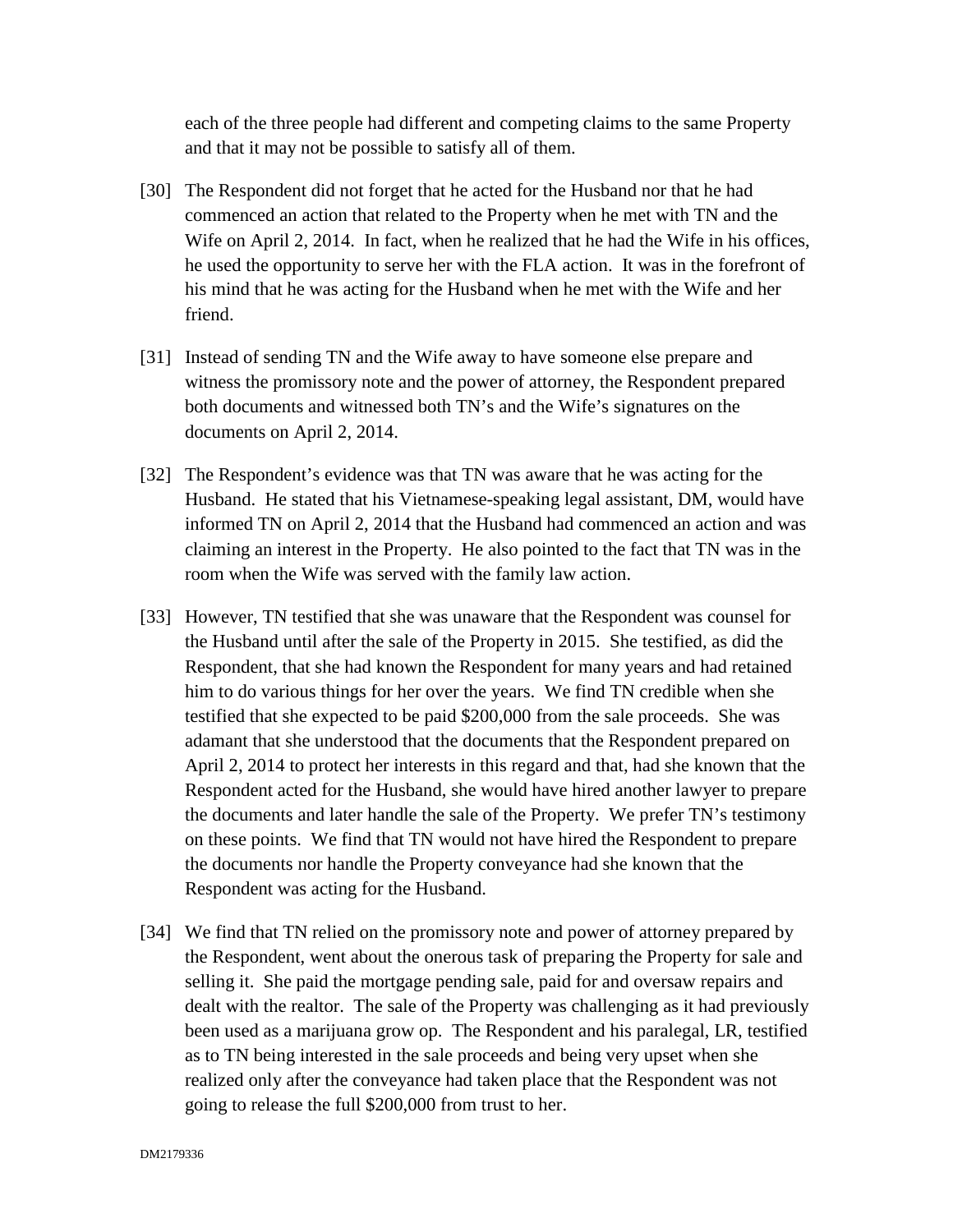- [35] The Respondent testified that, even though the documents prepared on April 2, 2014 are labelled and purport to be a "promissory note" and a "power of attorney", they do not in reality reflect a debt owing by the Wife to TN. He testified that, in reality, the documents represented an assignment of the Wife's interests in and rights to the Property to TN. We find that the Respondent's explanation does not make logical sense. The Respondent is an experienced lawyer. If he was instructed to prepare an assignment of interest, we find that he would have done so. If he was unsure of the arrangement between TN and the Wife, he should have asked details regarding the alleged debt. He did not.
- [36] In any event, even if the Respondent were correct that the documents he prepared actually represented the Wife's assignment of her interest in the Property to TN, the Respondent would still have been acting in a conflict by representing the Husband who claimed an interest in the Property as well as TN, who by an assignment, would have then stood in the Wife's shoes, so to speak, as the owner of the Property.
- [37] To make matters worse, in 2015 when TN had secured a binding contract to sell the Property, the Respondent handled the conveyance of the Property on behalf of the Wife while continuing to represent the Husband in his claim against the Property. The Respondent opened a file in the Wife's name but claims that she was only the "nominal" client. The Respondent and his staff dealt with TN in relation to the conveyance of the Property as the Wife's attorney. The proceeds of sale were received and placed into an account in trust for the Wife. The Respondent was paid his conveyancing fees from the trust funds held within the Wife's file. In addition, the Respondent signed a solemn declaration he prepared as part of the conveyance file in which he states that he was solicitor for the Wife. For all these reasons, despite the Respondent's denials, we find that the Respondent acted for the Wife with respect to the conveyance of the Property. The Respondent was in a position of conflict acting for the Wife for the conveyance while he continued to act for the Husband and taking the Husband's instructions with respect to the distribution of the trust funds, including the release of the \$20,000 payment to the Husband's girlfriend on April 9, 2015.
- [38] We find that a conflict originally arose on April 2, 2014 when the Respondent agreed to act for TN to document and, in her mind, secure payment for \$200,000 from the sale of the Property while representing the Husband who was simultaneously seeking an interest in the Property. The conflict continued when the Respondent acted for the Wife, on TN's instructions by power of attorney, in relation to the conveyance of the Property. The Respondent then took instructions from his other client, the Husband.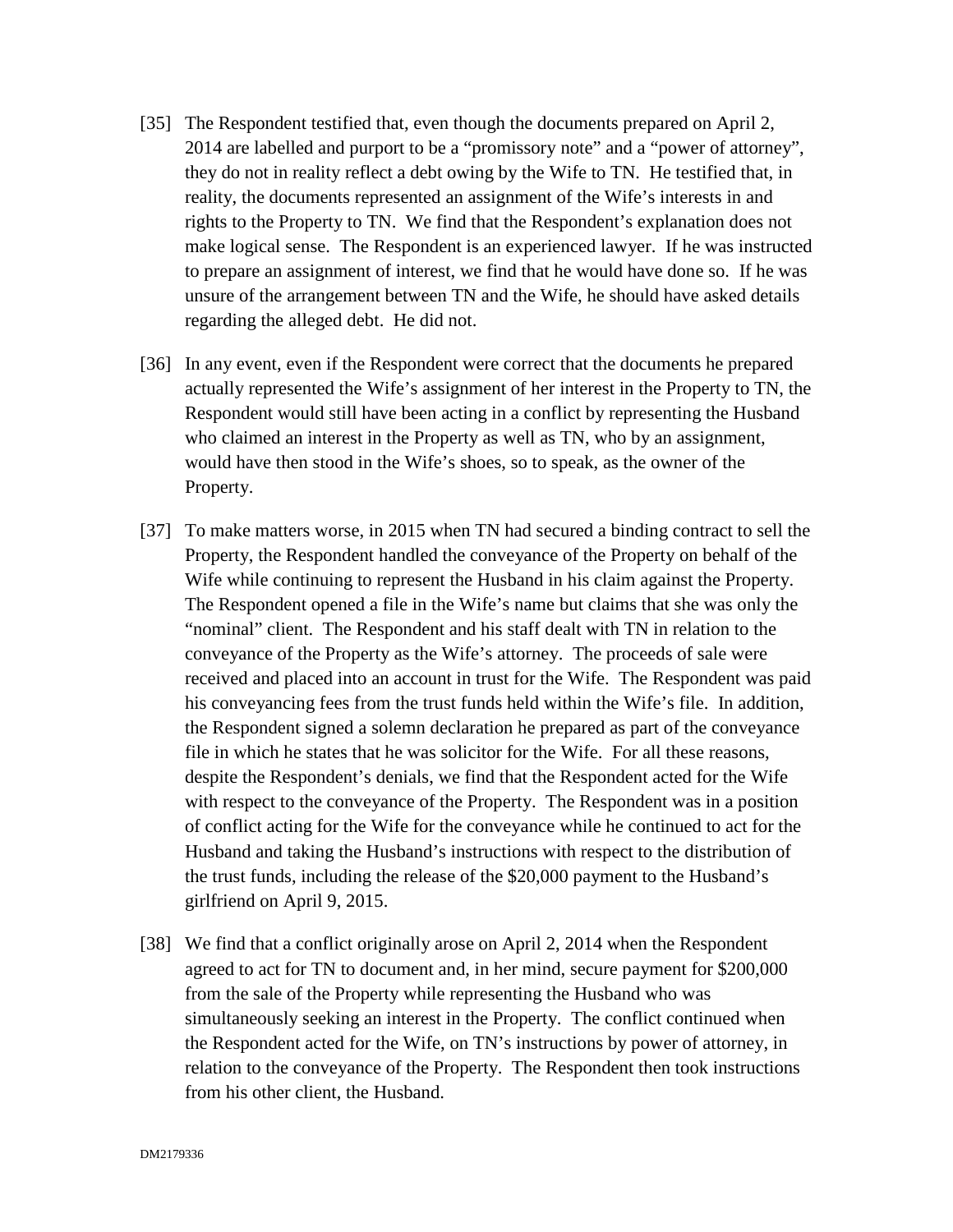- [39] The Respondent did not have informed consent of TN or of the Wife (or possibly even the Husband) to act in a conflict of interest. To the contrary, TN would clearly have used a different lawyer had she been informed that the Respondent was acting for and taking instructions from the Husband.
- [40] We find that the Law Society has proven the facts in Allegation 1 on the balance of probabilities.

- [41] This allegation deals with a conflict that arises in representing TN in preparing a promissory note and in acting for the Wife in relation to the sale of the Property, knowing that the Wife was going through a divorce and that the Wife's Property was subject to another claim.
- [42] TN retained the Respondent on April 2, 2014 to prepare a promissory note to document debt of \$200,000 and a power of attorney to assist her to sell the Wife's Property and be repaid the \$200,000 from proceeds. The documents were prepared and TN clearly acted on them in going about readying the Property for sale and achieving a sale price of \$560,000 well above the minimum sale price required by the Wife.
- [43] The Respondent says that he informed the Wife that he could not be her counsel on the family law file. However, the Respondent witnessed both TN's and the Wife's signatures on the power of attorney and witnessed the Wife's signature on the promissory note on April 2, 2014. It is clear from TN's evidence that she was not informed on April 2, 2014 or at any time prior to the sale of the Property that she might receive less than \$200,000 on the sale due to the Wife having other "creditors", namely the Husband. LR's evidence corroborates TN's evidence that TN was very upset when she heard on the telephone after the sale that she was to receive less than the \$200,000 stated in the promissory note.
- [44] TN has still not received any monies in payment of the promissory note. The bulk of the sale proceeds of approximately \$229,000 (approximately \$250,000 less the \$20,000 paid to the Husband's girlfriend) remain in the Respondent's trust account within the Wife's file more than three-and-one-half years after the Property was sold. By preparing the promissory note and the power of attorney for TN, the Respondent in effect encouraged TN to proceed to sell the Property for the Wife (and, as it turned out, the Husband's benefit) but in turn TN did not receive what she and the Wife had agreed upon on its sale.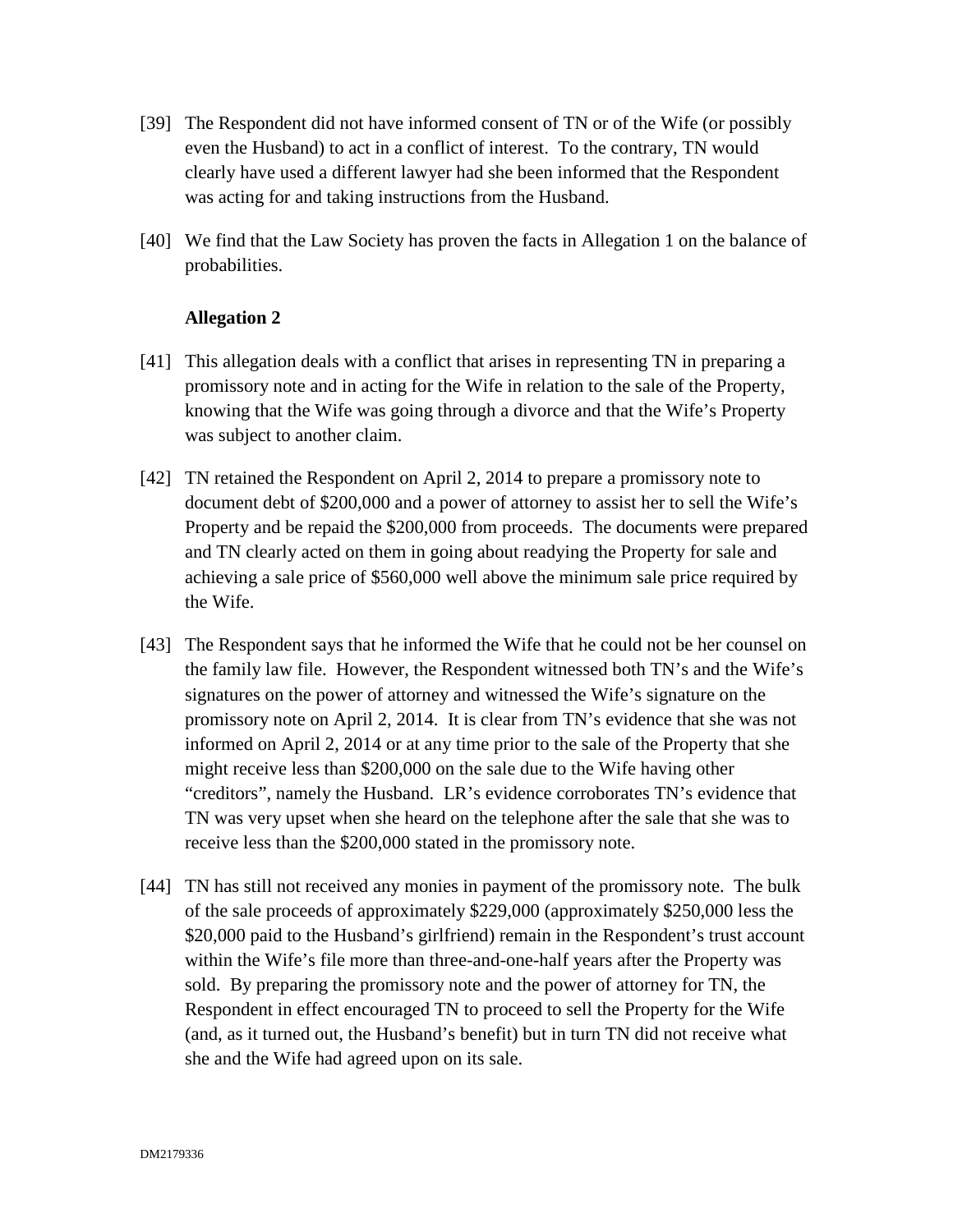- [45] The Respondent submits to this Panel that there is no evidence that TN and the Wife are adverse in interest. However, this is inconsistent with his own testimony that TN is a shrewd businesswoman who would not do something for nothing. Yet that is exactly the position that the Respondent put TN in preparing and signing her and the Wife up on the promissory note and power of attorney that TN relied upon in paying the Wife's monthly mortgage, repairs to the Property and spending her time and energy over the next year to sell the Property. These actions may well have assisted the Wife and the Husband (as well as the Husband's girlfriend to the extent of the \$20,000) but certainly have not benefitted TN to date.
- [46] The Law Society has proven the facts underlying Allegation 2 on the balance of probabilities.

- [47] Allegation 3 is that the Respondent failed to advise TN about the sufficiency of the promissory note and power of attorney to secure the funds owing to her.
- [48] The relevant Code provisions are 3.1-2 and 3.2-1:

Rule 3.1-2 of the Code provides that a lawyer must perform all legal services undertaken on a client's behalf to the standard of a competent lawyer.

Rule 3.2-1 of the Code states that, before undertaking a limited scope retainer, the lawyer must advise the client about the nature, extent and scope of the services that the lawyer can provide and must confirm in writing to the client as soon as practicable what services will be provided.

[49] The Respondent prepared the promissory note for repayment of \$200,000 by the Wife to TN on condition that the Property be sold for a minimum price of \$480,000. The Respondent testified that the promissory note, along with the power of attorney were provided for his review on April 2, 2014, the same day TN and the Wife attended his office to sign the documents. The Respondent testified that he provided no legal advice to TN or the Wife regarding the documents. He also testified that, because the promissory note was conditional (i.e., it required the sale of property for a price before the debt is payable), it is likely invalid under the *Bills of Exchange Act*. The Respondent also did not ask for any details of TN's arrangement with the Wife to ascertain what alternative options existed to the documents he prepared.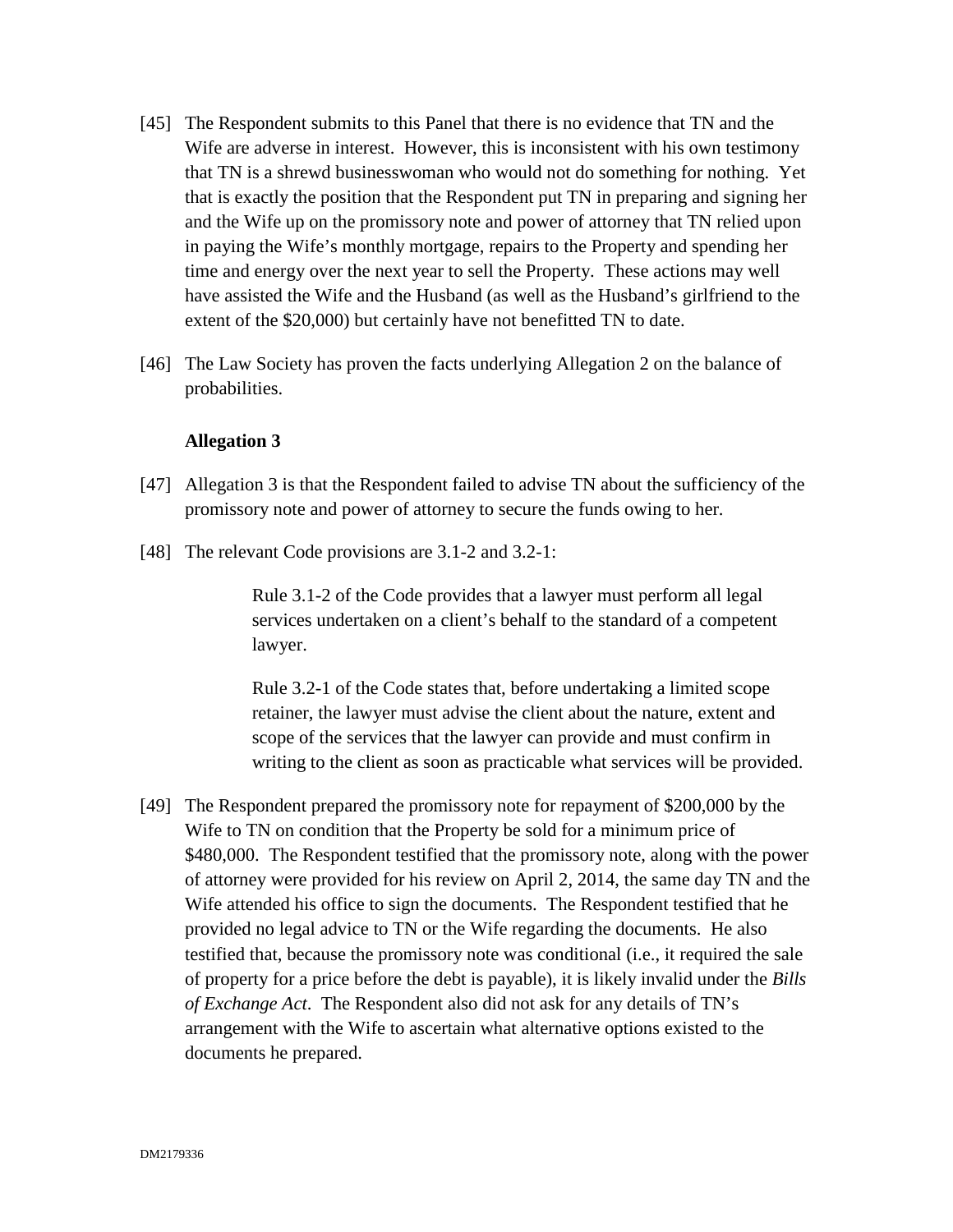- [50] TN speaks little English. It is clear to us from TN's testimony and her actions that, from April 2, 2014 and throughout, she expected to receive \$200,000 on the sale of the Property. The Respondent should not have proceeded to sign TN on the promissory note and power of attorney. The documents did not protect TN's interest. Yet, the Respondent gave TN a false sense of security that, if she sold the Property for more than \$480,000, she would be paid \$200,000 on sale. The potential insufficiencies of the documents were not discussed. Alternatives were not discussed. We find that the implications of the family law action in relation to the promissory note and power of attorney were not discussed. It appears that the Respondent was clouded from providing sufficient and objective advice to TN because he represented the Husband who wanted the Property sold. When TN approached the Respondent on April 2, 2014 also appearing to want the Property sold, the Respondent thought this was good for everyone. He failed to provide adequate advice to TN regarding the adequacy of the documents or the alternatives, however. Another lawyer may have done a search on the property and informed her of the CPL filed on behalf of the Husband by the Respondent and informed her of the family law action between the Husband and the Wife. Another lawyer may have negotiated with both the Husband and the Wife for repayment of debt and for other amounts on the sale of the Property. At the very least, even if the negotiations were not fruitful, TN could have decided whether she wanted to become involved in paying for the Wife's mortgage and repairs to the house and expending her energies in selling the Property, knowing that she had no real security.
- [51] We find that the facts in Allegation 3 are proven by the Law Society on the balance of probabilities.
- [52] TN was not informed of the sufficiencies of the promissory note and power of attorney contrary to Rules 3.1-2 and 3.2-1 of the Code.

- [53] Allegation 4 is that the Respondent failed to:
	- (a) urge the Wife to obtain independent legal advice regarding the promissory note and power of attorney;
	- (b) take care to ensure the Wife was not under the impression that the Respondent was protecting her interests; and/or
	- (c) make it clear to the Wife that the Respondent was acting in the interests of the Husband.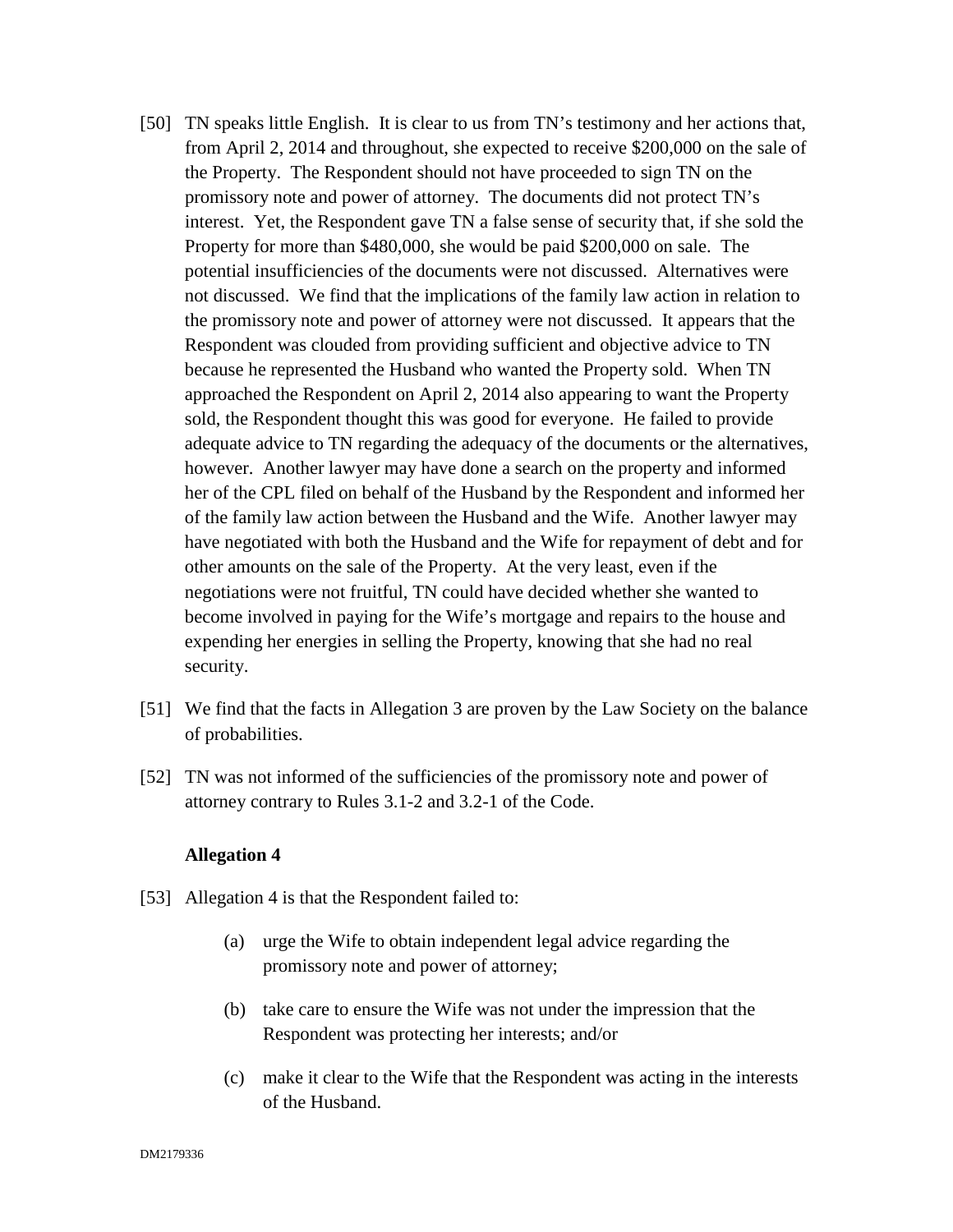- [54] The relevant Code provision is 7.2-9, which states that, when a lawyer deals on a client's behalf with an unrepresented person, the lawyer must:
	- (a) urge the unrepresented person to obtain independent legal representation;
	- (b) take care to see that the unrepresented person is not proceeding under the impression that his or her interests will be protected by the lawyer; and
	- (c) make it clear to the unrepresented person that a lawyer is acting exclusively in the interests of the client.
- [55] The Respondent testified that, if there had to be a client in relation to the promissory note and power of attorney, it was TN. He did not consider the Wife to be his client with respect to the preparation of the promissory note or power of attorney. The Wife was therefore not represented by counsel in relation to the preparation and signing of these documents.
- [56] The Respondent testified that, when he served the Wife with the Husband's family law action, he told the Wife she needed to retain her own counsel and that he could not act for her in relation to that. Yet, that same day, the Respondent witnessed the Wife's signature on the promissory note and power of attorney. The Respondent admits he did not tell the Wife that he was not acting for her with respect to the preparation of the documents. The Respondent also admits that he did not tell the Wife that he was not protecting her interests with respect to the preparation of the documents. The Respondent further admits that he did not tell the Wife to get independent legal advice or representation with respect to the preparation of the documents.
- [57] The Law Society has proven the facts in support of Allegation 4 on the balance of probabilities.

- [58] Allegation 5 is that the Respondent withdrew \$20,000 of the sale proceeds of the Property held in trust on behalf of the Wife and disbursed them to the Husband's girlfriend without the Wife's authorization or consent, contrary to Rule 3-56(1) of the Law Society Rules then in force (now Rule 3-64(1)).
- [59] Rule 3-56(1) (as it was then) stated a lawyer must not withdraw or authorize the withdrawal of any trust funds unless the funds are:
	- (a) properly required for payment to or on behalf of a client or to satisfy a court order,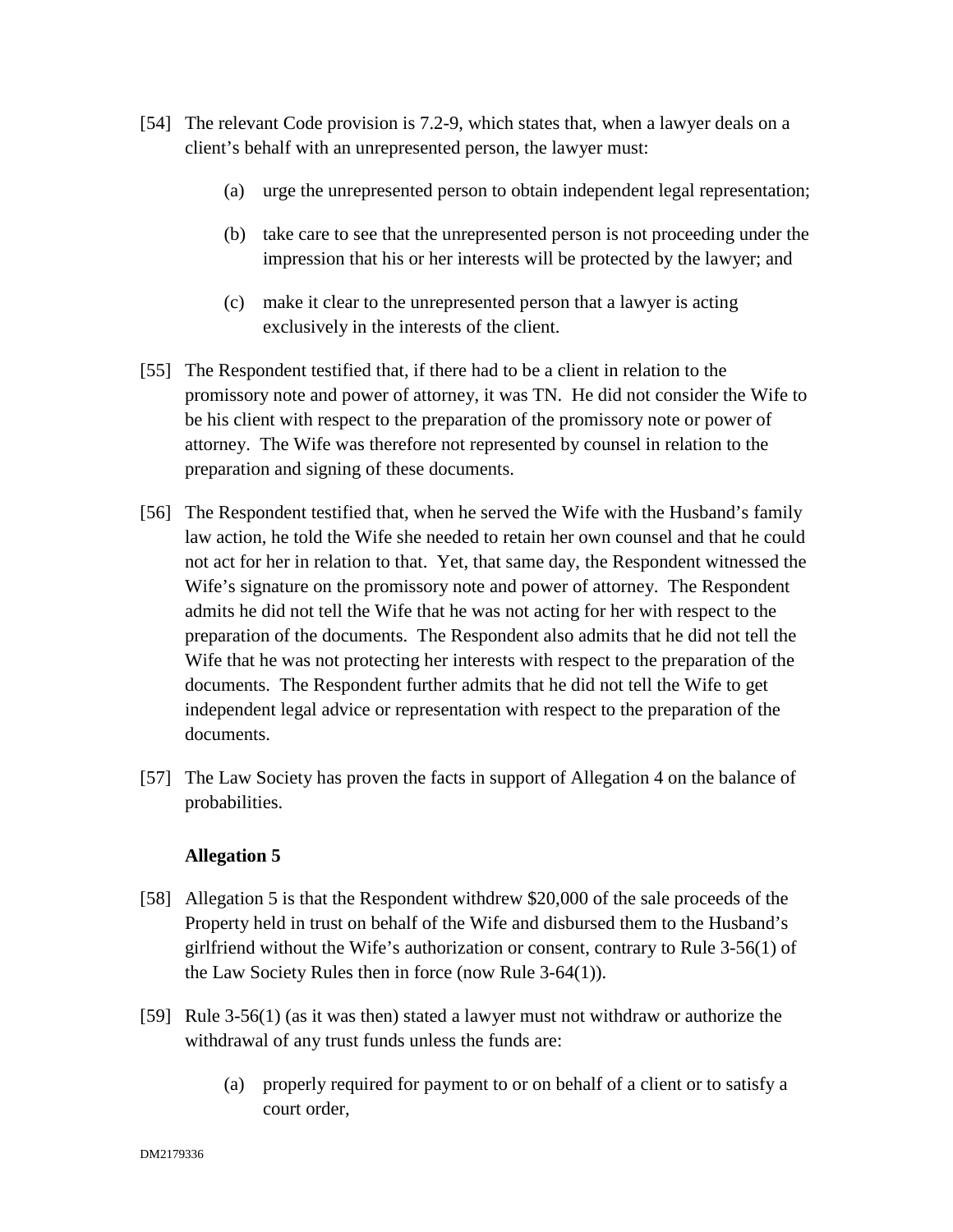- (b) the property of the lawyer,
- (c) in the account as a result of a mistake,
- (d) paid to the lawyer to pay a debt of that client to the lawyer,
- (e) transferred between trust accounts,
- (f) due to the Foundation under section  $62(2)(b)$  of the Act, or
- (g) unclaimed trust funds remitted to the Society under Division 8.
- [60] The Respondent admits he withdrew \$20,000 from the sale proceeds of the Property held in trust and disbursed them to the Husband's girlfriend on the Husband's instructions. The Respondent, however, disputes that the funds were withdrawn improperly or contrary to Rule 3-56 (now Rule 3-64).
- [61] We agree with the Law Society's submission that the withdrawal of the \$20,000 payment was improper. The proceeds were received on the conveyance file and held for the Wife. The disbursement was made from the Wife's file to the girlfriend on the Husband's instructions. Neither the Wife nor TN as the Wife's attorney authorized the withdrawal by signing an Order to Pay or otherwise. In fact, no Order to Pay was ever prepared.
- [62] The Respondent testified that it was fine for him to release \$20,000 on the Husband's instructions as the Husband would be entitled to more than \$20,000 of the proceeds on the basis of his FLA claim. However, the Respondent admitted that the FLA only provides that a party has a presumptive one-half interest in family property at the time of separation. Under the FLA, this presumptive claim may be subject to the other spouse claiming the property is excluded property as opposed to family property or claiming more than 50 per cent of the family property. There is no court order in the family law action in this case that determines the Husband and the Wife's respective shares to the Property nor any separation agreement between the Husband and the Wife resolving the issue.
- [63] It is entirely improper for the Respondent to have, on the Husband's unilateral instructions, released any portion of the trust funds held in the Wife's real estate file without the Wife's or TN's agreement as power of attorney of the Wife. The facts underlying Allegation 5 have been proven on the balance of probabilities.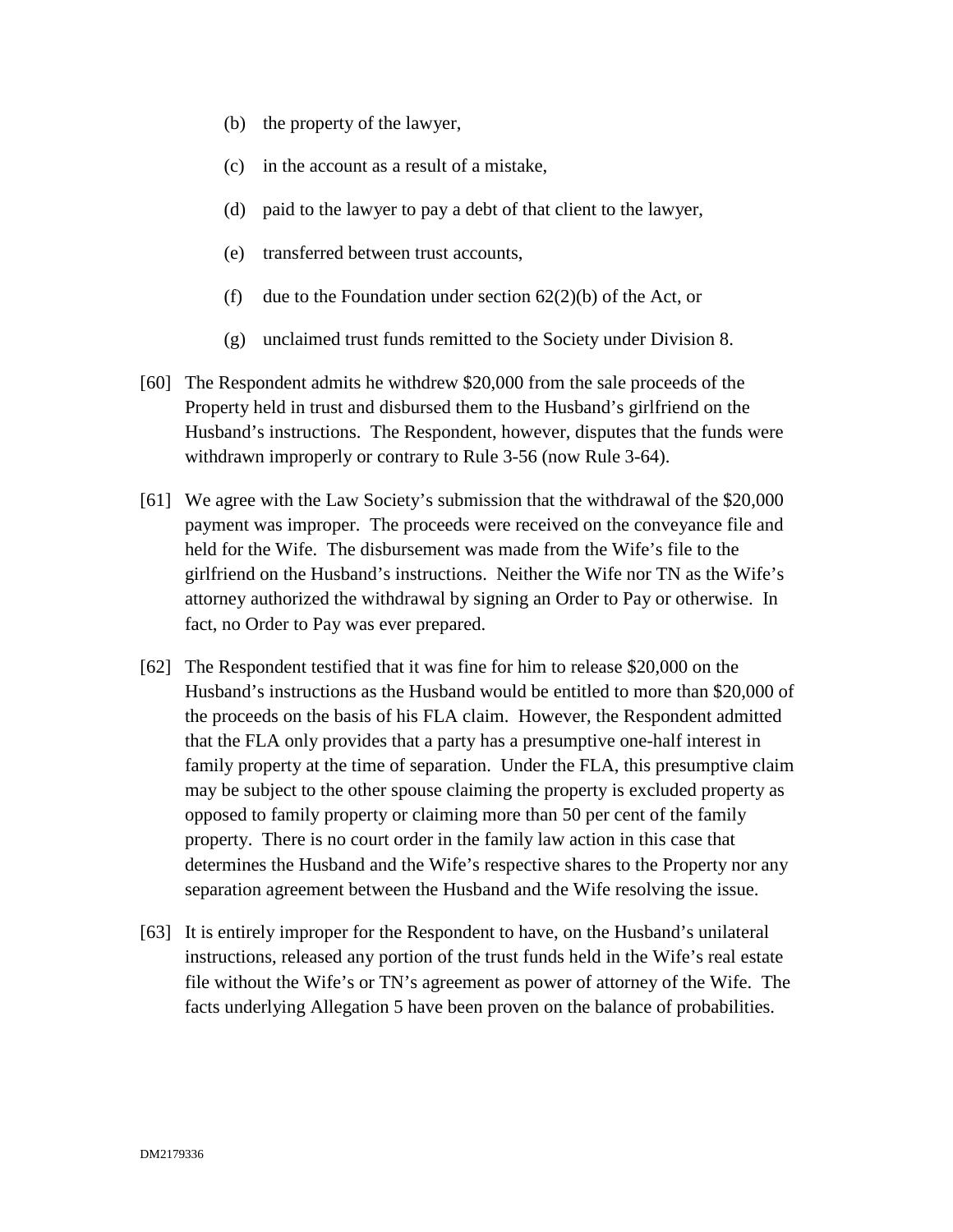- [64] Allegation 6 is that the Respondent prepared a Release for TN's signature that was intended to settle a debt owed to her pursuant to the promissory note for less than the amount reflected in the promissory note and release any potential claims against the Respondent's law corporation contrary to Rule 2.2-1 of the Code.
- [65] Rule 2.2-1 of the Code states a lawyer has a duty to carry on the practice of law and discharge all responsibilities to clients, tribunals, the public and other members of the profession honourably and with integrity.
- [66] The Respondent admits that he prepared the Release and that it was intended to settle the claims of TN against the sale proceeds held in trust and against the Respondent.
- [67] When TN attended the Respondent's offices to sign the conveyance documents to transfer the Property to the new owners as power of attorney for the Wife, the Respondent's office had not yet received a pay-out statement with respect to the mortgage registered against title.
- [68] Soon after the property transfer went through, TN was calling the Respondent's office regarding when she would be receiving the \$200,000. LR testified that TN called the office and was very interested in receiving her share of the proceeds. LR spoke to the Respondent and was instructed to inform TN regarding the amount TN would receive (i.e., that it would be less than the \$200,000 set out in the promissory note) and that TN would have to sign paperwork (the Release) before receiving funds. LR testified that she spoke to TN on the telephone and that TN was very upset when she heard the amount. LR, however, testified that at no time did she herself show TN the Release and TN next attended the office in person but dealt with the Respondent. The Respondent confirmed in his testimony that TN attended his office and was upset that the amount she was to receive was less than \$200,000. The Respondent was clear that, before TN attended his office, he had prepared a Release for her to sign but he never actually showed TN the Release as she was upset and would not accept the amount of approximately \$124,000. The Respondent at this point told TN to obtain independent legal advice.
- [69] TN's evidence as to the number of times she attended the office for the conveyance and thereafter was somewhat inconsistent. She appeared to be unclear about whether she spoke with LR on the telephone or in person and unclear as to other such details relating to the events after the sale of the Property. We prefer LR and the Respondent's evidence with respect to TN's attendance at the office after the sale of the Property, and we find that she was not shown the Release.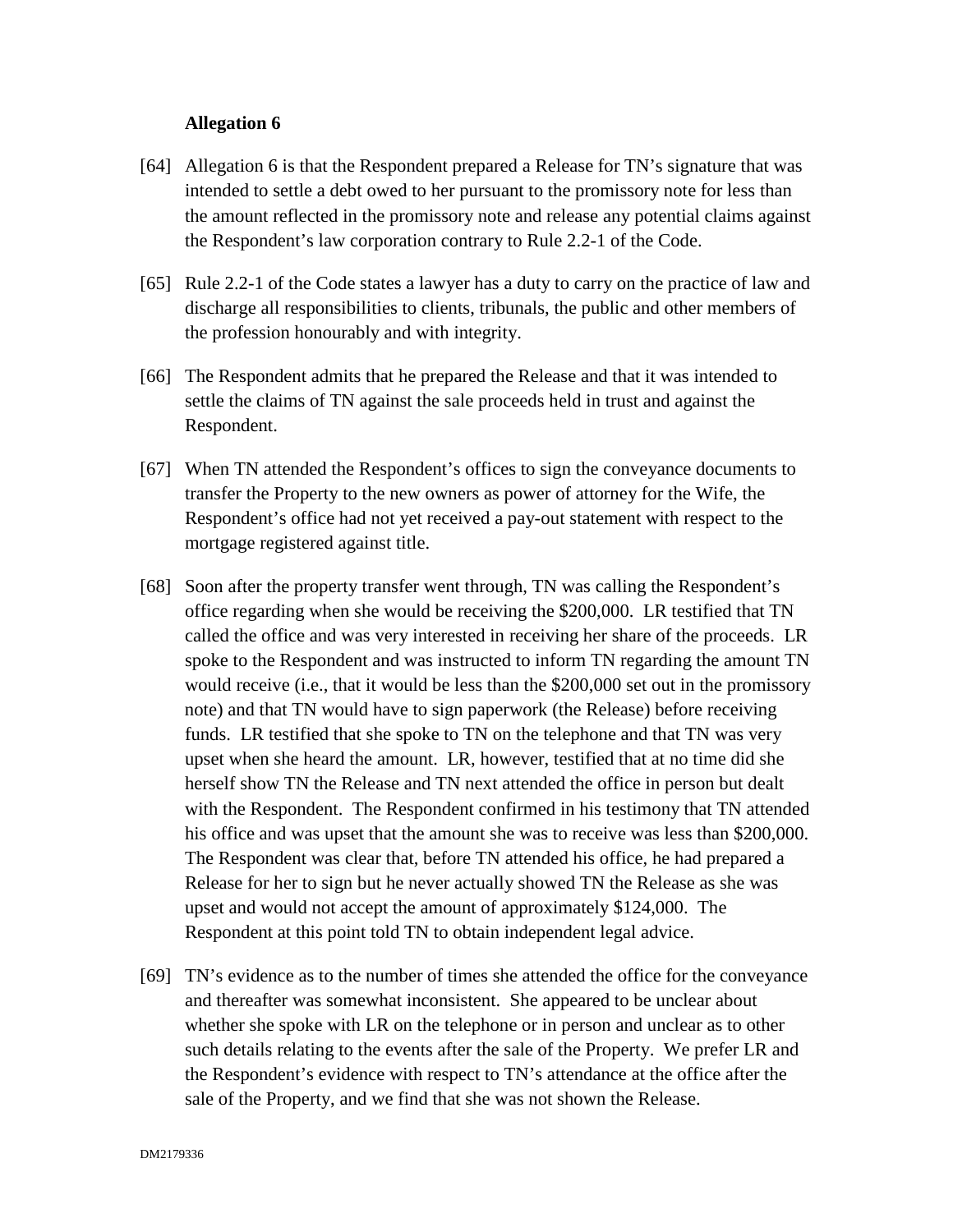- [70] However, the Law Society's position is that the Respondent's mere preparation of the Release in the circumstances is an issue. For his part, the Respondent stated that he prepared the Release as a normal matter of course. His counsel submitted that it is not at all unusual for firms to include in a Release of claims a release of future claims against the firm when the firm has held trust monies. Further, as soon as the Respondent knew there was an issue with the amounts, he told TN to obtain independent legal advice in relation to her claim to the trust monies and did not proceed to force her to sign the Release. We agree with the Respondent that, in all of the circumstances, the Law Society has not proven on the balance of probabilities that the Respondent acted dishonourably or without integrity in relation to preparing the Release.
- [71] We therefore dismiss Allegation 6.

#### **Whether the Respondent's behaviour constitutes professional misconduct**

- [72] The test for whether conduct amounts to professional misconduct is whether it constitutes a marked departure from the conduct the Law Society expects of lawyers: *Law Society of BC v. Martin*, 2005 LSBC 16. It is also well understood that conduct that is in breach of the Law Society Rules or the Act is not necessarily professional misconduct.
- [73] The determination of whether certain conduct, rule breach or not, constitutes professional misconduct is based on a number of factors. The factors that may be appropriate to consider, depending on the particular case, include the gravity of the misconduct, its duration, the number of breaches, the presence or absence of *mala fides*, and the harm caused by the misconduct: *Law Society of BC v. Lyons*, 2008 LSBC 09.
- [74] We disagree with the Respondent's argument that the presence of *mala fides* is a required element in professional misconduct. The leading case of *Martin* itself was based upon a determination of misconduct based on negligence (in that case, gross negligence) without the presence of dishonesty, deceit or significant personal or professional conduct issues.
- [75] The intention behind the multi-factorial approach that involves a listing of potential elements (as in *Lyons*, at para. 35) was addressed in the review decision of *Law Society of BC v. Boles*, 2016 LSBC 48, at paras. 54-57. In *Boles*, the all-Bencher panel emphasized a case-by-case approach and confirmed that no single factor is necessarily determinative of what constitutes a marked departure in any given case.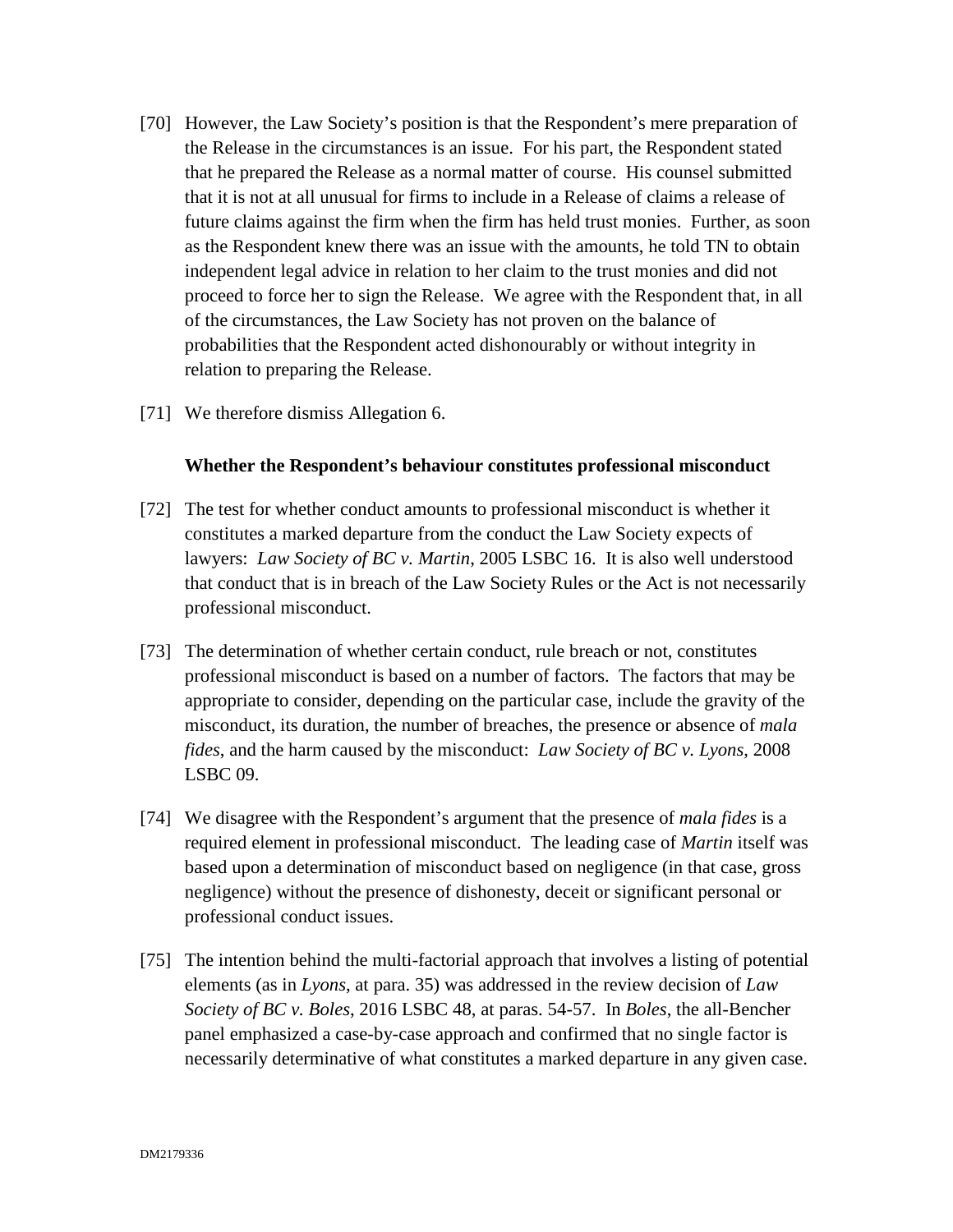[76] At para. 57 of its decision in *Boles*, the review panel quoted with approval the hearing panel in *Law Society of BC v. Harding*, 2014 LSBC 52 at paras. 76 to 79:

> In our view, given all the cases and the guiding principles from *Stevens v. Law Society (Upper Canada)*, (1979) 55 OR (2d) 405 (Div. Ct.), and the marked departure test from *Martin*, there must be culpability in the sense that the lawyer must be responsible for the conduct that is the marked departure. The words "marked departure" are where one finds the requirement that the nature of the conduct must be aggravated or, to use the words of *Stevens*, outside the permissible bounds.

As *Stevens* and *Re: Lawyer 12* (both the single-bencher hearing decision, 2011 LSBC 11, and the review decision, 2011 LSBC 35) make clear the panel must look at all of the circumstances. In *Lyons*, the panel set out the following factors to consider in determining whether given conduct rises to the level of professional misconduct:

- (a) the gravity of the misconduct;
- (b) the duration of the misconduct;
- (c) the number of breaches;
- (d) the presence or absence of *mala fides*; and
- (e) the harm caused.

The requirement that all the circumstances be considered and the factors set out in *Lyons* preclude an assertion that particular factors are determinative or trump factors.

Accordingly, it is not helpful to characterize the nature of blameworthiness with reference to categories of conduct that will or will not establish professional misconduct in any given case. Whether there was intention, or a "mere mistake", "inadvertence", or events "beyond one's control" is not determinative. While such evidence is relevant as part of the circumstances as a whole to be considered, absence of advertence or intention or control will not automatically result in a defence to professional misconduct because the nature of the conduct, be it a mistake or inadvertence, may be aggravated enough that it is a marked departure from the norm. On the other hand, such evidence, taken as a part of the consideration of the circumstances as a whole, may be part of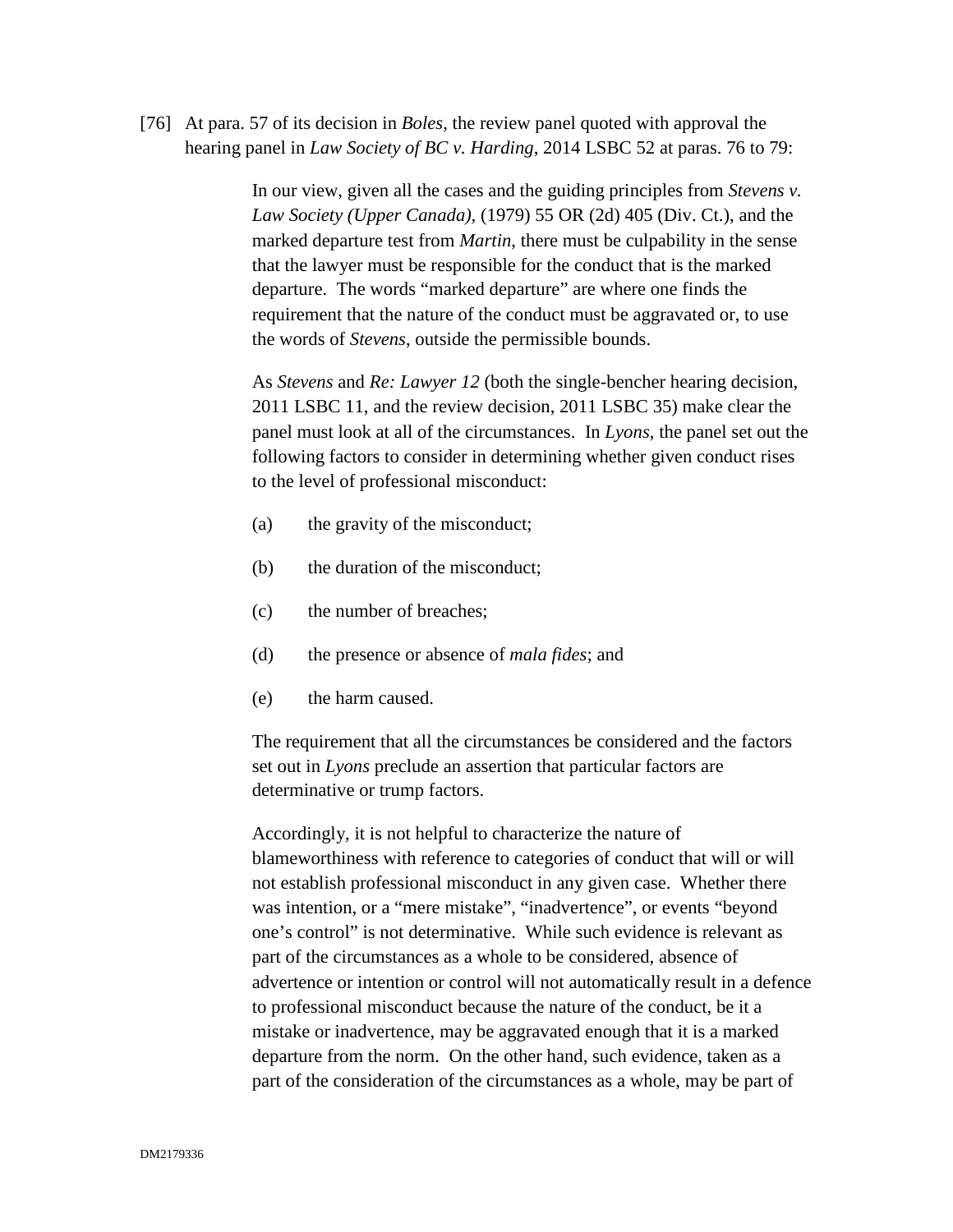an assessment that the impugned conduct did not cross the permissible bounds.

- [77] The Respondent should have known on April 2, 2014 that he was in a conflict situation. A lawyer owes every client the duty of undivided loyalty. Acting in a conflict divides loyalties. Accepting a retainer when a lawyer is unable to fulfil his duty of undivided loyalty to the client can bring our profession into disrepute and erode the trust people place in lawyers.
- [78] The Respondent should have recognized on April 2, 2014 when TN and the Wife attended his office that he could not provide undivided loyalty to the Husband while providing legal services to TN and to the Wife relating to the same Property.
- [79] The Respondent repeatedly and forcefully tried to justify his actions by stating that:
	- (a) all three parties wanted the same thing, namely, the Property sold; and
	- (b) the Respondent himself is providing "security" or is the security for all three parties' claims.
- [80] This completely misses the point. Had the Wife gone to a different lawyer and learned that her ex-Husband was making a claim against the Property, she may have been better off taking a different course of action such as only agreeing to list the Property for sale on the basis that a comprehensive deal was reached dealing with her own claims to the Property, other claims (such as damages for the Husband's assault of her (which she is claiming now as part of her family law action)) and debts (family debts and her own debts) before listing.
- [81] Had TN been told to retain another lawyer, TN may have insisted on another form of documentation of the debt owing to her by the Husband and the Wife and by the Wife. Alternatively, had TN known all the potential complications of being embroiled in litigation between the Husband and the Wife, she may have saved herself much time, money and stress and decided not to sell the Property for the Wife. Or, even if she had decided to sell the Property, she would not have had the monies held in trust by the Respondent if she knew he would take instructions from the Husband to release the funds.
- [82] The Husband wanted the Property sold. The Respondent acted for the Husband. The Respondent was unable to see the alternatives open to TN and the Wife for the very reason that he acted in a conflict.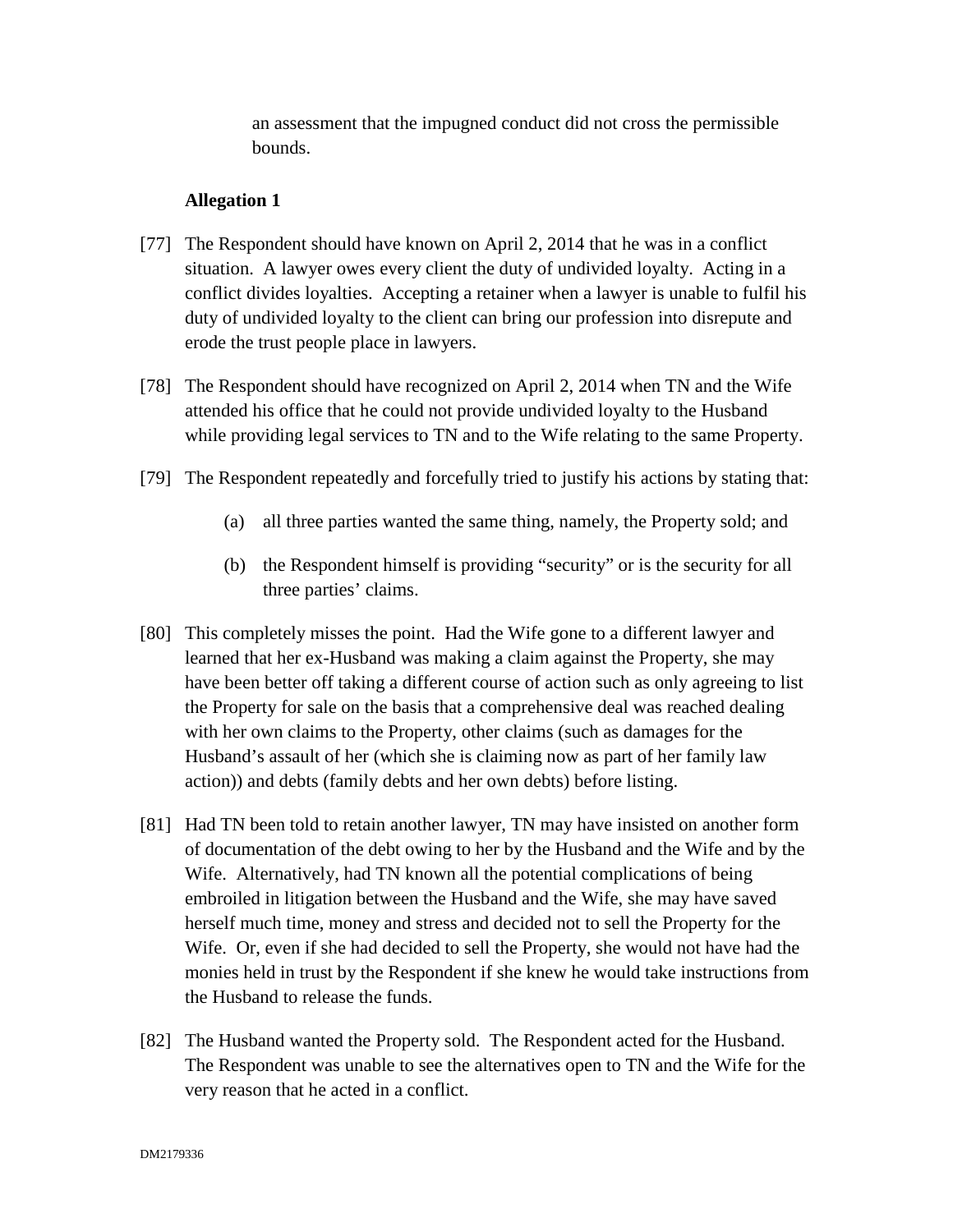[83] We agree with the submissions of the Law Society that the conflict of interest was obvious, serious, flagrant and indefensible. It is a marked departure and constitutes professional misconduct.

# **Allegation 2**

- [84] The same reasons as in Allegation 1 apply with respect to Allegation 2. The Respondent should have recognized on April 2, 2014 that, while both TN and the Wife wanted TN to receive \$200,000 from the sale of the Property, TN and the Wife had different interests. TN was a third party owed money by the Wife. TN may have been told by another lawyer to sue the Wife for monies owed and register her judgment against the Property as security for repayment. The Wife may have been told not to expect that TN would be repaid the \$200,000 from the Property based on a promissory note and a power of attorney, particularly in light of the Husband's action. TN and the Wife, however, no doubt trusted the Respondent to prepare something adequate and in their best interests.
- [85] Acting for TN as the lender and the Wife in the circumstances is a clear and obvious, serious conflict and is a marked departure constituting professional misconduct.

- [86] A lawyer must provide legal services in a competent, timely, conscientious and diligent manner. The lawyer must perform all services undertaken on a client's behalf to the standard of a competent lawyer. At the core of a lawyer's duty is provision of "quality and appropriate legal services": *Law Society of BC v. Menkes,* 2016 LSBC 24 at para. 11.
- [87] The Respondent knew the Husband had made a claim to one-half of the Property. The Respondent also knew that TN was expecting to be paid \$200,000 from the Property and that would not likely be possible in light of the Husband's claims. Despite this, the Respondent drafted a promissory note and power of attorney without providing any legal advice whatsoever as to the inadequacy of this security or possible alternatives.
- [88] The Respondent's conduct is a marked departure that constitutes professional misconduct.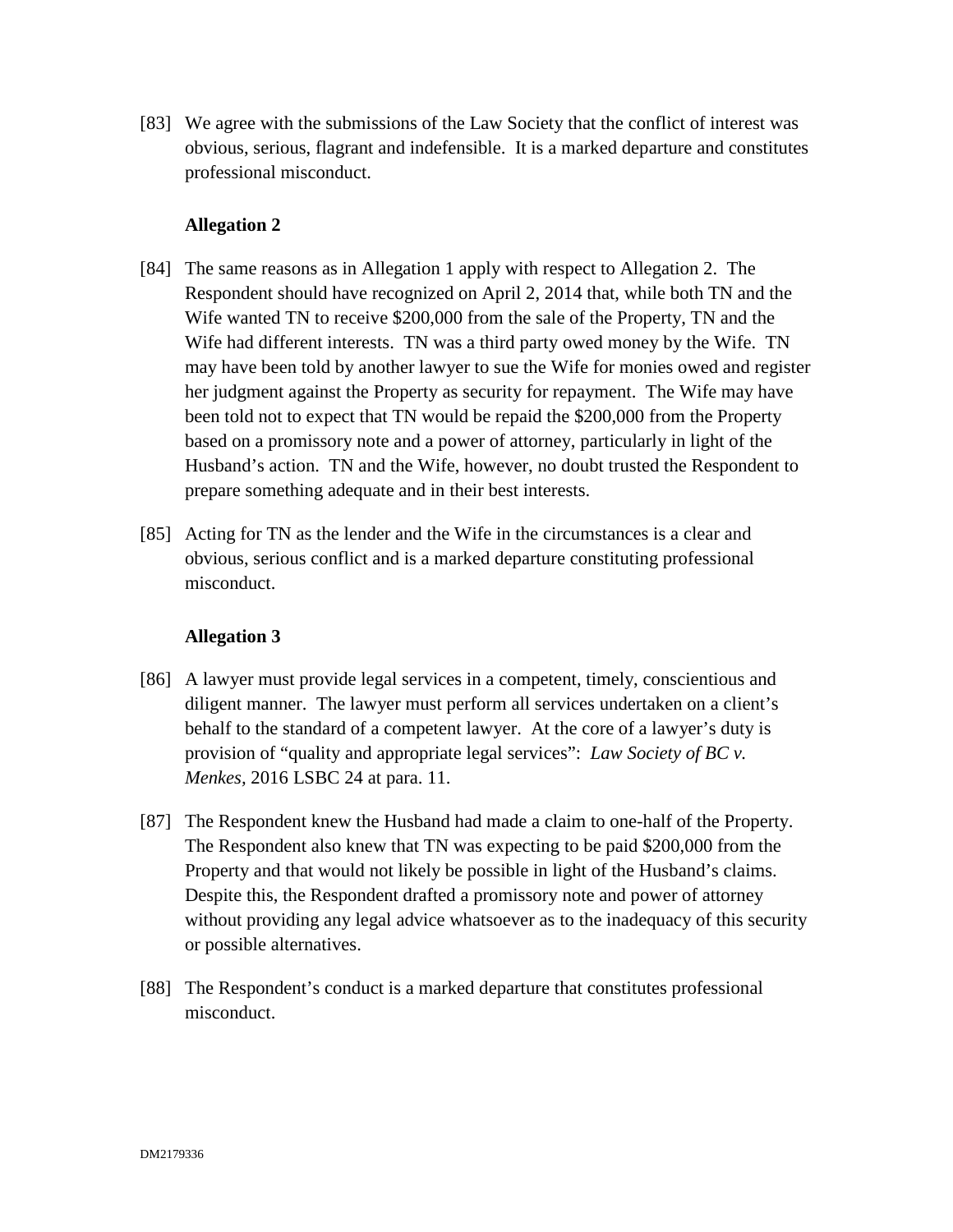- [89] The Wife was unrepresented in relation to the preparation of and signing of the power of attorney and promissory note. The Respondent told the Wife he could not represent her in relation to the family law action. However, the same day, he prepared and witnessed her signature on the power of attorney and promissory note. The Respondent took no steps verbally or in writing to ensure the Wife knew he was not protecting her interests nor did he tell her to obtain independent legal advice.
- [90] This is a marked departure and constitutes professional misconduct.

- [91] We have found that the Respondent's conduct in distributing \$20,000 of the monies held in trust for the Wife and disbursing it to the Husband's girlfriend is a breach of Rule 3-54(1) (as it was) of the Law Society Rules. Therefore, we make an adverse determination of a breach of the Act or Rules pursuant to s.  $38(4)(b)(iii)$  of the *Legal Profession Act*.
- [92] As stated above, we must consider the *Lyons* factors. The Respondent's counsel emphasizes the absence of *mala fides* in this case. The Respondent was under the assumption that he was entitled to release funds on the basis that the FLA gave the Husband an interest in the proceeds on separation and that the amount released was far less than what the Husband was entitled to. However, just because the Respondent believed that he was entitled to disburse the trust funds does not mean that his conduct cannot constitute professional misconduct. There are of course other factors to consider. No particular factor is determinative.
- [93] In terms of the other *Lyons* factors, the conduct is very serious. Trust funds are sacrosanct: *Law Society of BC v. Ali*, 2007 LSBC 18 at para. 104. In terms of the duration of the conduct, the funds have not been replaced by the Respondent some three-and-one-half years later. The disbursement of funds occurred on one occasion, the Respondent having actually refused the Husband's second request for release of a further \$50,000. However, the release of funds occurred within the context of the Respondent putting himself in serious, blatant and indefensible conflicts of interest. The Respondent should never have been in a position to have handled the conveyance on behalf of the Wife and been holding the proceeds in trust for her on the real estate file. The Respondent himself said in the hearing that he is not sure for whom he held the funds in trust. At one point, he said he held the trust funds on behalf of the Husband and TN. At another point in his testimony, he claimed to have held the trust funds for all three of the Husband, TN and the Wife.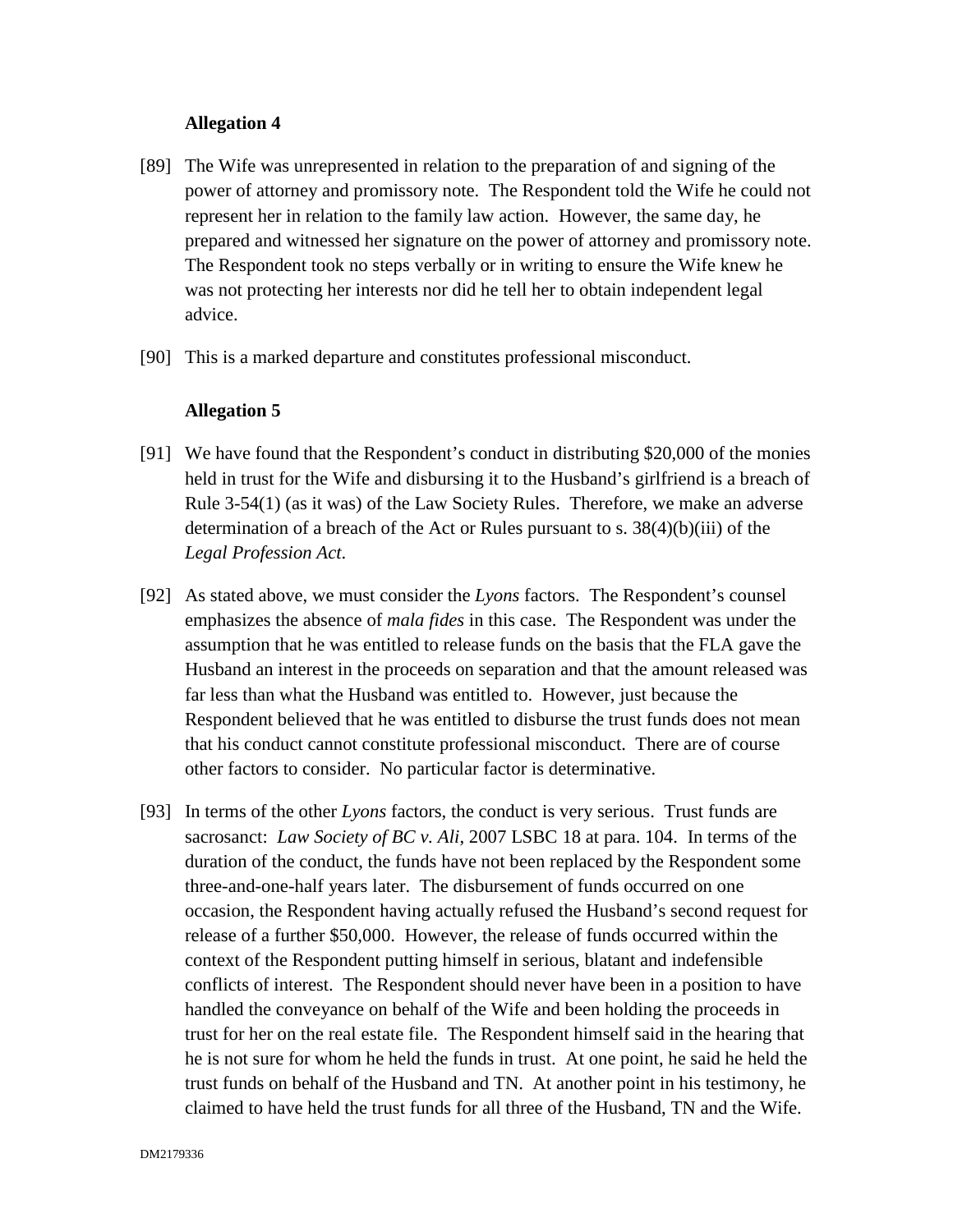On April 7, 2015, the Respondent signed a statutory declaration that his client on the conveyance was the Wife. Yet a mere couple of days later the Respondent released the \$20,000 of his client the Wife's funds on the instruction of another client, the Husband.

- [94] The harm caused by the Respondent's release of \$20,000 to the Husband's girlfriend includes:
	- (a) the Wife still does not have the \$20,000 returned. The Wife has had to hire a lawyer to seek her interest in the funds. The Wife's lawyer has commenced a separate action in conversion with respect to the \$20,000, in addition to pursuing her claims in the family law action;
	- (b) the Respondent, by his conduct undermines the fundamental principle that trust funds are sacrosanct. This conduct can erode the trust that clients place in lawyers.
- [95] On weighing the relevant factors above, we find that the Respondent's breach of Rule 3-54(1) constitutes professional misconduct.

# **NON-DISCLOSURE ORDER**

- [96] Discipline counsel applied for a sealing order in these proceedings to protect confidential information about the clients from being disclosed. The Respondent consented to this application.
- [97] Rule 5-8(2) of the Law Society Rules provides that, upon application or on its own motion, a panel may order that specific information not be disclosed to protect the interests of any person. Rule 5-8(5) requires that, if the panel makes such an order, it must give its written reasons for doing so. In the absence of such an order, Rule 5-9(2) of the Law Society Rules permits a person to obtain a copy of an exhibit entered into evidence when a hearing is open to the public.
- [98] We find that the citation, the Notice to Admit and the other Exhibits filed in this hearing as well as any transcript of the hearing contain confidential and privileged information of the clients that should not be disclosed. We therefore make the following order:
	- (a) should anyone apply for a copy of the Exhibits in this matter, all confidential or privileged client information must be redacted prior to being provided; and